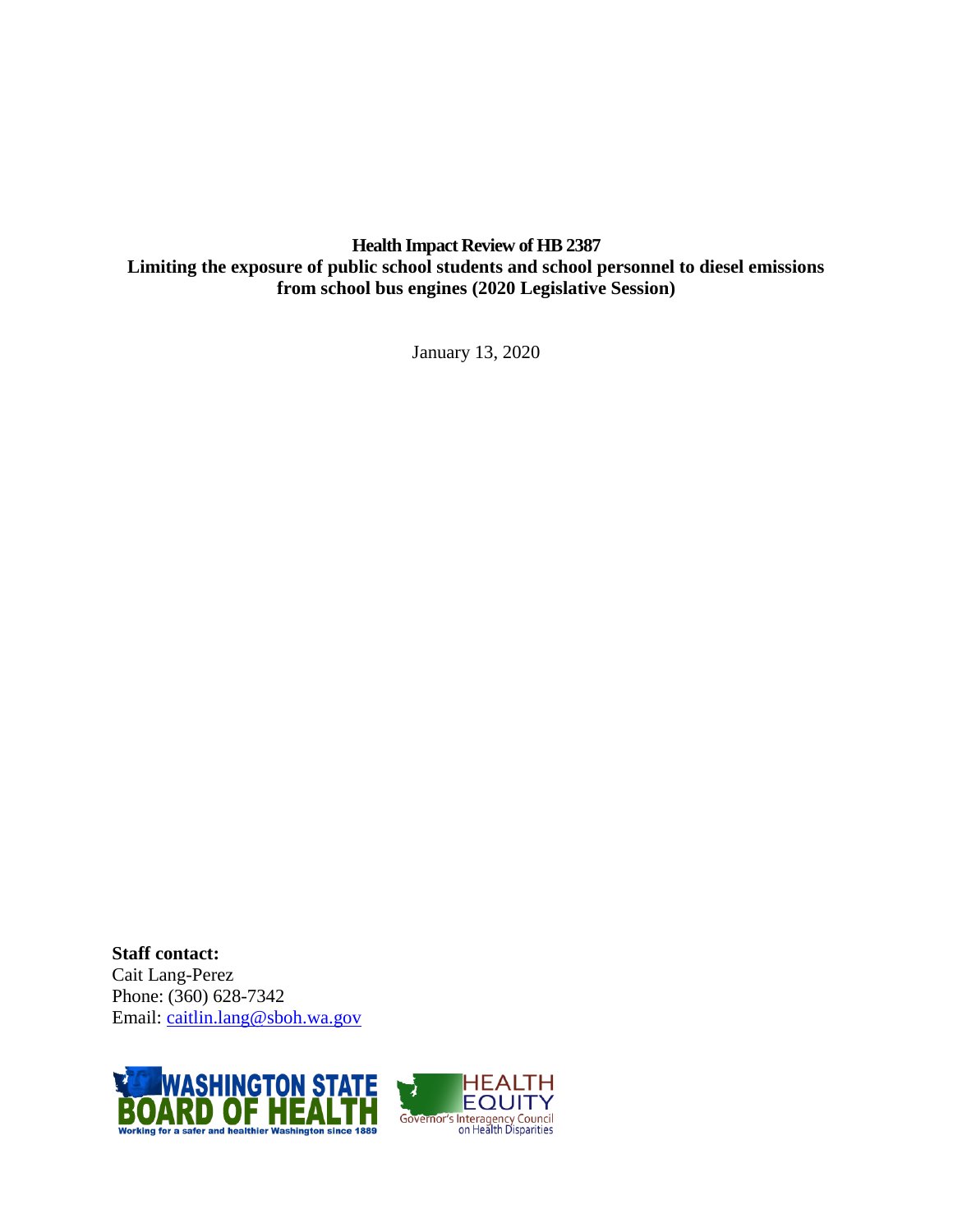### **Full review**

The full Health Impact Review report is available at: <https://sboh.wa.gov/Portals/7/Doc/HealthImpactReviews/HIR-2020-03-HB2387.pdf>

### **Acknowledgements**

We would like to thank the key informants who provided consultation and technical support during this Health Impact Review.

## **Contents**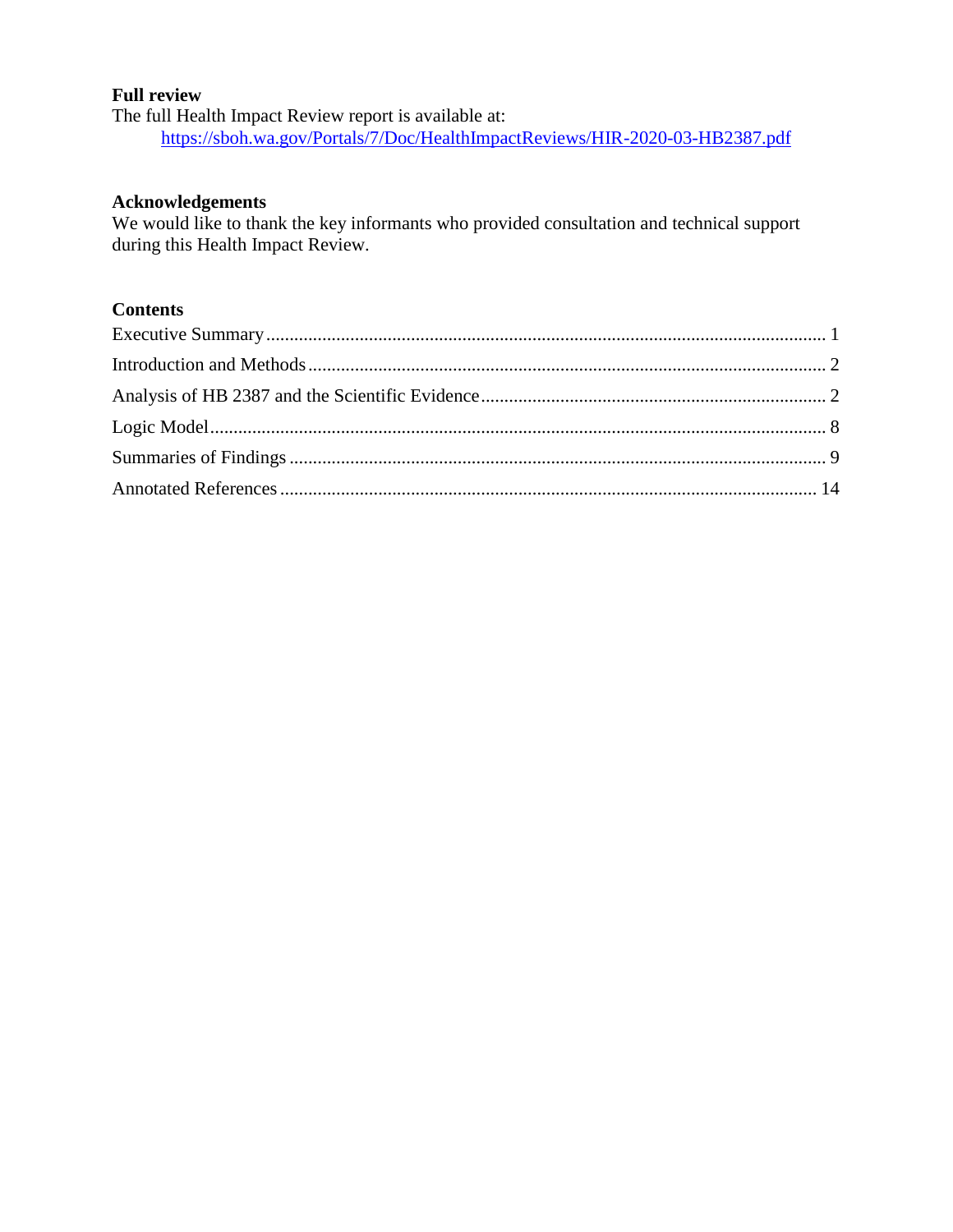### **Executive Summary HB 2387, Limiting the exposure of public school students and school personnel to diesel emissions from school bus engines (2020 Legislative Session)**

**Evidence indicates that HB 2387 would likely result in some number of public school districts implementing school bus idling restrictions, which could reduce environmental exposure to diesel exhaust on public school property, improve health outcomes, and reduce health inequities for sensitive populations.** 

## **BILL INFORMATION**

**Sponsors:** Kilduff, Ybarra, Leavitt, Fitzgibbon

### **Summary of Bill:**

- Directs Office of Superintendent of Public Instruction (OSPI) to adopt rules to limit the exposure of students and school personnel to diesel emission from school bus engines.
- OSPI rules must:
	- o Establish limits on idling of school bus engines while buses are on school property or are otherwise engaged in providing student transportation;
	- $\circ$  Include potential exemptions, including exemptions necessary for weather conditions, health and safety issues, and vehicle maintenance;
	- o Be included in the School Bus Drivers Handbook; and
- Require district compliance by September 1, 2022.

# **HEALTH IMPACT REVIEW**

## **Summary of Findings:**

This Health Impact Review found the following evidence for relevant provisions in HB 2387:

- This review makes the **informed assumption** that directing OSPI to adopt rules to limit school bus idling while on public school property will likely result in some number of public school districts in Washington implementing school bus idling restrictions. This informed assumption is based on information from key informant interviews.
- This review makes the **informed assumption** that school districts' implementation of school bus idling restrictions will likely reduce environmental exposure to diesel emissions by some level at some number of public schools. This informed assumption is based on evidence from the U.S. Environmental Protection Agency (EPA), data for Washington's school bus fleet, and information from key informants.
- **Strong** evidence that decreasing environmental exposure to diesel exhaust will likely improve health outcomes.
- **Strong** evidence that improving health outcomes for public school students and personnel would decrease inequities particularly for sensitive populations.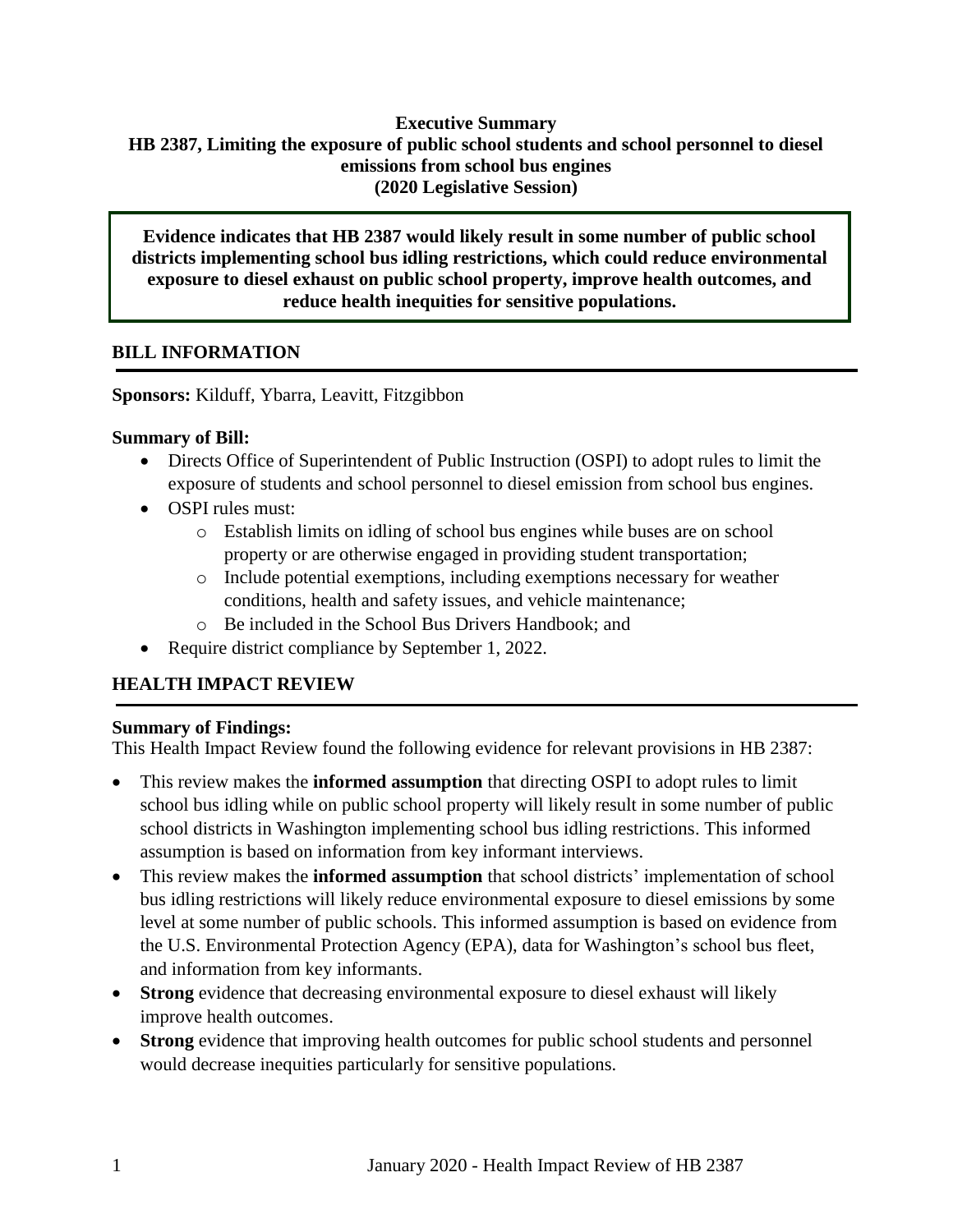### **Introduction and Methods**

<span id="page-3-1"></span><span id="page-3-0"></span>A Health Impact Review is an analysis of how a proposed legislative or budgetary change will likely impact health and health disparities in Washington State [\(RCW 43.20.285\)](http://apps.leg.wa.gov/rcw/default.aspx?cite=43.20.285). For the purpose of this review 'health disparities' have been defined as the differences in disease, death, and other adverse health conditions that exist between populations [\(RCW 43.20.270\)](http://apps.leg.wa.gov/rcw/default.aspx?cite=43.20.270). This document provides summaries of the evidence analyzed by State Board of Health staff during the Health Impact Review of House Bill 2387 (HB [2387\)](https://app.leg.wa.gov/billsummary?BillNumber=2387&Initiative=false&Year=2019).

Staff analyzed the content of HB 2387 and created a logic model depicting possible pathways leading from the provisions of the bill to health outcomes. We consulted with experts and contacted key informants about the provisions and potential impacts of the bill. We conducted an objective review of published literature for each pathway using databases including PubMed, Google Scholar, and University of Washington Libraries. More information about key informants and detailed methods are available upon request.

The following pages provide a detailed analysis of the bill including the logic model, summaries of evidence, and annotated references. The logic model is presented both in text and through a flowchart (Figure 1). The logic model includes information on the strength-of-evidence for each relationship. The strength-of-evidence has been defined using the following criteria:

- Very strong evidence: the review of literature yielded a very large body of robust evidence supporting the association with few if any contradictory findings. The evidence indicates that the scientific community largely accepts the existence of the association.
- **Strong evidence:** the review of literature yielded a large body of evidence on the relationship (a vast majority of which supported the association) but the body of evidence did contain some contradictory findings or studies that did not incorporate the most robust study designs or execution or had a higher than average risk of bias; or there were too few studies to reach the rigor of "very strong evidence;" or some combination of these.
- **A fair amount of evidence:** the review of literature yielded several studies supporting the association, but a large body of evidence was not established; or the review yielded a large body of evidence but findings were inconsistent with only a slightly larger percentage of the studies supporting the association; or the research did not incorporate the most robust study designs or execution or had a higher than average risk of bias.
- **Not well researched:** the review of literature yielded few if any studies or only yielded studies that were poorly designed or executed or had high risk of bias.

This review was subject to time constraints, which influenced the scope of work for this review. The annotated references are only a representation of the evidence and provide examples of current research. In some cases only a few review articles or meta-analyses are referenced. One article may cite or provide analysis of dozens of other articles. Therefore, the number of references included in the bibliography does not necessarily reflect the strength-of-evidence. In addition, some articles provide evidence for more than one research question, so are referenced multiple times.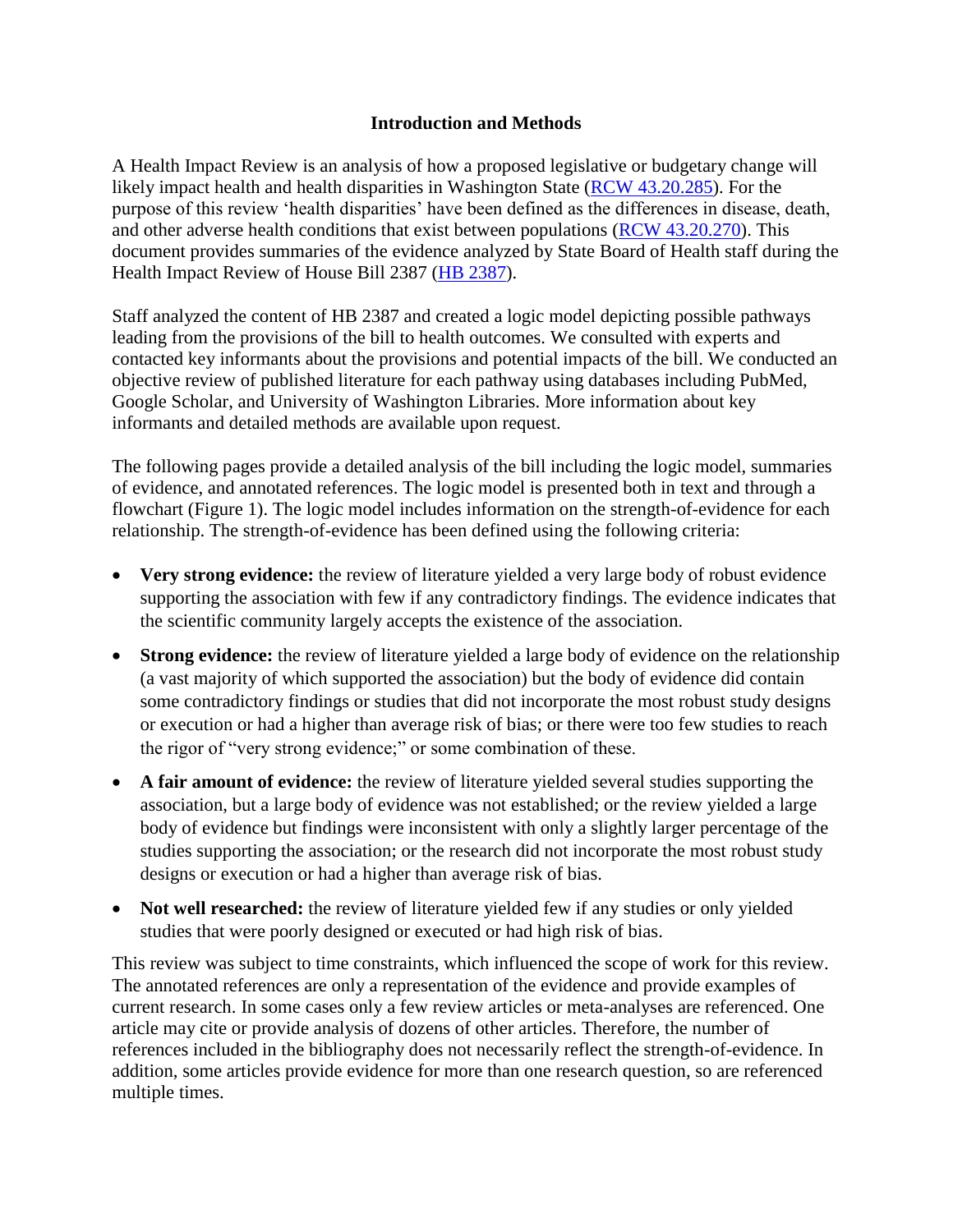## **Analysis of HB 2387 and the Scientific Evidence**

## **Summary of relevant background information**

- EPA states, "Unnecessary school bus idling affects human health, pollutes the air, wastes fuel, and causes excess engine wear."<sup>1</sup> EPA recommends that school officials voluntarily establish an idle reduction policy. $<sup>1</sup>$ </sup>
- The EPA recommends:
	- $\circ$  At a minimum, buses should be moving whenever the engine is on; engines should be turned off quickly after arriving at loading or unloading areas; buses should not be restarted until they are ready to depart; morning warm-up idling time should be limited to manufacturers' recommendations; and whenever possible, shorten commute times for children. $<sup>1</sup>$ </sup>
	- o To maximize the effects of idling reduction policies, districts should effectively train bus drivers on idle reduction policies; spot-check (depots, loading, unloading, and delivery areas) for idling compliance; use idle reduction technologies; recognize and celebrate drivers who successfully reduce idling; post no-idling signs on school grounds; develop air pollution educational programs for students; involve community leaders; and share successes publicly.<sup>1</sup>
- Particulate matter (PM) are "inhalable and respirable particles composed of [sulfate], nitrates, ammonia, sodium chloride, black carbon, mineral dust and water."<sup>2</sup> Sources of PM include combustible diesel engines.<sup>2</sup>
- Nitrogen oxides (NO<sub>x</sub>) comprise a group of highly reactive gases.<sup>3</sup> EPA uses Nitrogen Dioxide  $(NO<sub>2</sub>)$ , which forms from emissions of cars, trucks and buses, power plants, and off-road equipment, as the indicator for  $NO<sub>x</sub>$ .
- In 2000, the EPA signed new emission standards for model year 2007 and later heavyduty highway engines ("Clean Diesel Emissions Standards"). <sup>4</sup> The rule addressed emission standards and diesel fuel regulations.
	- o The EPA Clean Diesel Emissions Standards for heavy-duty highway engines and vehicles include "very stringent limits for PM (0.01 [grams per brake horsepower hour] g/bhp·hr) and  $NO<sub>x</sub>$  (0.20 g/bhp·hr).<sup>34</sup> The PM emission standard took full effect in 2007. The  $NO<sub>x</sub>$  standard was phased-in for diesel engines: 50% of sales from 2007 to 2009 and 100% in 2010.<sup> $\frac{1}{4}$ </sup> However, "very few engines meeting the 0.20 g/bhp·hr  $NO_x$  limit actually appeared before 2010.<sup> $\gamma$ 4</sup> Therefore, engine model years 2007 and later are required to meet the 2007 PM standards. Engines produced in 2010 and later are required to meet both the 2007 PM standards and the  $2010 \text{ NO}_x$  standards.
- As of June 2016, Washington, D.C. and 24 states, not including Washington State, had implemented laws or regulations to limit engine idling.<sup>5</sup> These laws range from restricting all motor vehicles from idling at a loading zone, parking or servicing area, or other off-street area to limiting commercial diesel buses from idling for more than 15 minutes per hour for the purposes of operating heaters or air conditioners.<sup>5</sup>
- As of June 2016, 14 states and Washington, D.C. specifically referenced school buses in laws or regulations limiting engine idling.<sup>5</sup>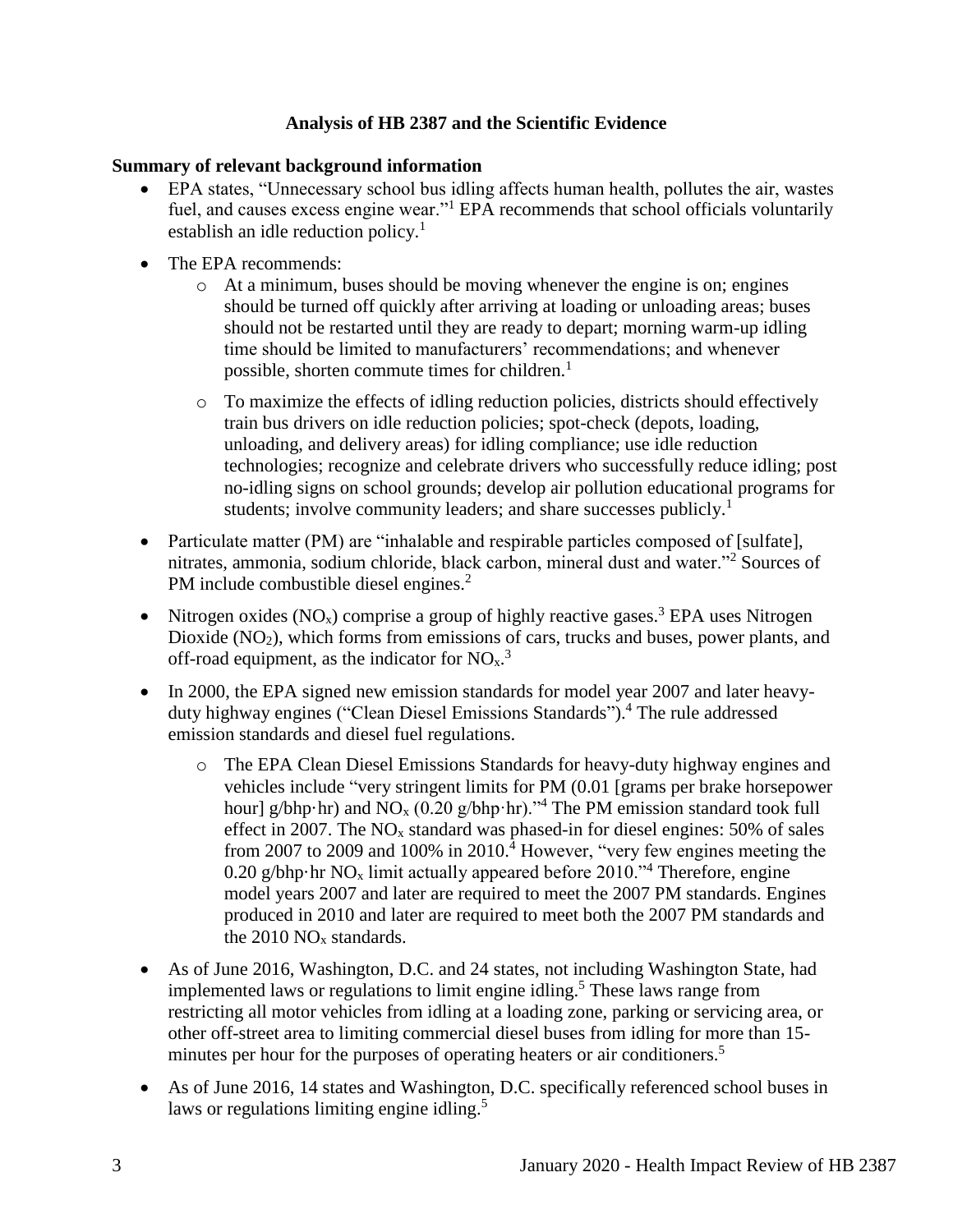- Washington State idling reduction efforts:
	- o The state's School Bus Driver Handbook (2019) contains a section on Diesel Emissions and Anti-Idling Policies.<sup>6</sup> It recommends that "bus drivers should turn off engines upon reaching the school or as soon as engine specifications permit."<sup>6</sup> Furthermore, it notes that most of the pre-trip inspection can be completed without the engine running. Pre-trip idling "should take no more than five minutes."<sup>6</sup>
	- o The Washington State Department of Ecology (Ecology) has provided nearly \$4,000,000 to 62 schools to install idle reduction technologies on more than 1,100 diesel buses (Ecology, personal communication, December 2019). The majority of recipients are located in colder weather regions of Central and Eastern Washington (Ecology, personal communication, December 2019).
	- o In 2018-2019, Ecology awarded \$12,000,000 in grant funds to help applicants (including many school districts) buy new diesel buses, many of which included idle reduction technologies (Ecology, personal communication, December 2019).

## **Summary of HB 2387**

- Directs Office of Superintendent of Public Instruction (OSPI) to adopt rules to limit the exposure of students and school personnel to diesel emission from school bus engines.
- OSPI rules must:
	- o Establish limits on idling of school bus engines while buses are on school property or are otherwise engaged in providing student transportation;
	- o Include potential exemptions, including exemptions necessary for weather conditions, health and safety issues, and vehicle maintenance;
	- o Be included in the School Bus Drivers Handbook; and
	- o Require district compliance by September 1, 2022.

#### **Health impact of HB 2387**

Evidence indicates that HB 2387 would likely result in some number of public school districts implementing school bus idling restrictions, which could reduce environmental exposure to diesel exhaust on public school property, improve health outcomes, and reduce health inequities for sensitive populations.

#### **Pathway to health impacts**

The potential pathway leading from the provisions of HB 2387 to decreased health inequities are depicted in Figure 1. This review makes the informed assumptions that directing OSPI to adopt rules to limit school bus idling while on public school property will likely result in some number of public school districts in Washington implementing school bus idling restrictions; and that school districts' implementation of school bus idling restrictions will likely reduce environmental exposure to diesel emissions by some level at some number of public schools. These informed assumptions are based on information from key informant interviews, evidence from the EPA, and data for Washington's school bus fleet. There is strong evidence that decreasing environmental exposure to diesel exhaust will likely improve health outcomes.<sup>2,3,7-15</sup> There is also strong evidence that improving health outcomes for public school students and personnel would decrease inequities particularly for sensitive populations.12-14,16-20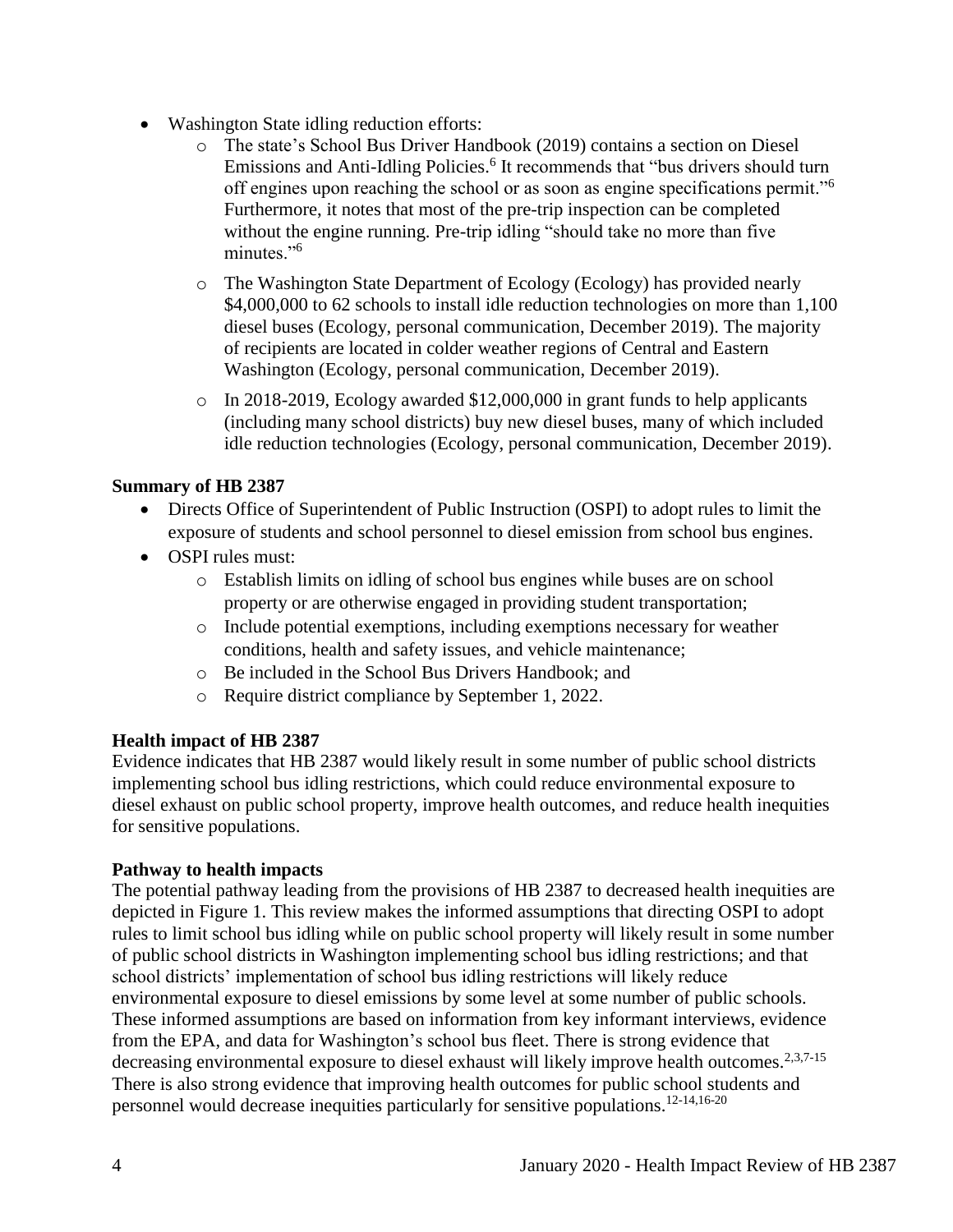### **Scope**

Due to time limitations, we only researched the most direct connections between the provisions of the bill and decreased health inequities and did not explore the evidence for all possible pathways. Therefore, this Health Impact Review focused on the impact that establishing idling limits would have on environmental diesel exposure on public school property. We did not evaluate potential impacts related to:

- Health impacts for people living or working adjacent to public school properties;
- Cost savings from reducing use of diesel fuel as a result of idling limitations;
- Greenhouse gas emissions from diesel buses and their contribution to climate change; or
- Other requirements to lessen diesel exposure that OSPI may consider (e.g., idle reduction technologies). For example, Fuel-Operated Heaters, also known as Direct Fired Heaters or block heaters, use only half a cup of diesel per hour to warm up engines and passenger compartments compared to half a gallon or more per hour while idling.<sup>1</sup> Other versions operate using electrical outlets. EPA states, "benefits of these heaters are fuel savings, lower emissions, longer oil life, less wear-and-tear on the engine, and relatively easy installation and maintenance."<sup>1</sup> A key informant shared that if not included standard on newer buses, these heaters can generally be added to an order for a minimal cost (personal communication, January 2020).

## **Magnitude of impact**

Washington State has 295 public school districts,<sup>21</sup> which served 1,105,391 students (K-12) during the 2018-2019 school year.<sup>22</sup> This includes approximately 507,000 students enrolled in elementary school (grades K-5); 256,000 students in middle school (grades 6-8); and 343,000 in high school (grades  $9-12$ ).<sup>22</sup>

The EPA's Clean Diesel Emissions Standards (signed in 2000) were phased in from 2007 to 2010. Beginning in 2007, all new school bus diesel engines are required to include filtration systems to eliminate the majority of PM produced (0.01 g/bhp·hr) (Ecology, personal communication, December 2019). However, some buses released in 2007 still included 2006 diesel engines that were not compliant with the stricter PM emission standards. In 2010, diesel engine manufacturers became compliant with the EPA's updated  $NO_x$  standards  $(0.20 \text{ g/bhp} \cdot \text{hr})$ .<sup>4</sup> Therefore, engines produced in 2007 or later are compliant with 2007 PM standards and those produced in 2010 or later meet both the 2007 PM and 2010  $NO<sub>x</sub>$  requirements.

As of December 2019, OSPI reports that of the 10,846 school buses in Washington's fleet 8,947 are diesel buses. Of those diesel buses, an estimated 2,567 buses (24.5% of Washington's total fleet) contain diesel engines that predate the EPA's 2007 PM standards,<sup>a</sup> and 4,158 diesel buses (38.3% of the fleet) have engines that predate the EPA's 2010 NOx standards (unpublished data, OSPI, personal communication, January 2020). These counts include buses provided by

 $\overline{a}$ 

<sup>a</sup> OSPI data likely overestimate the number and percentage of diesel buses with pre-2007 engines. While the majority of buses manufactured in 2007 have 2006 model year engines, some number of buses may have been produced with a 2007 engine. Additionally, some number of pre-2007 diesel buses may have had the engine replaced with a newer model. Therefore, estimates based on this data represent an upper bound.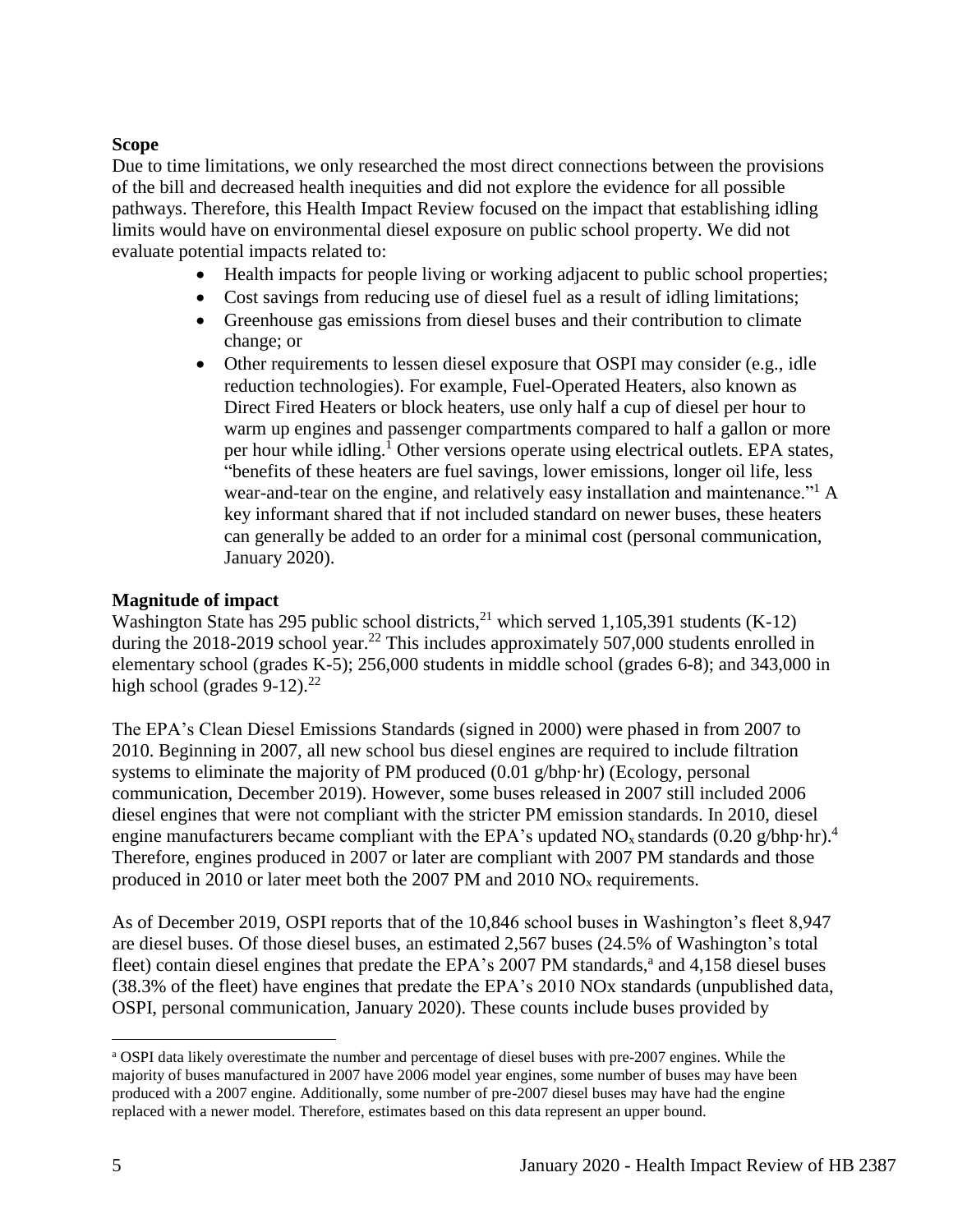contractor services (unpublished data, OSPI, personal communication, January 2020). For example, the largest school districts in Washington (e.g., Seattle Public Schools and Tacoma Public Schools) contract their driving services, and these buses are not allowed to be more than 12 years old (Ecology, personal communication, December 2019). OSPI estimated how many diesel school buses have engines that do not meet EPA's 2007 PM emissions standards, and data are presented by region and corresponding Educational Service Districts (ESD) (unpublished data, OSPI, personal communication, January 2020) (Table 1).

| Table 1. Estimated school buses with engines manufactured prior to EPA's Clean Diesel      |
|--------------------------------------------------------------------------------------------|
| Emissions Standards for particulate matter in use in Washington State school districts, by |
| region (unpublished data, OSPI, personal communication, January 2020)                      |

| <b>Region</b>                                                                            | <b>ESD</b>         | <b>Location</b>                                           | All school<br><b>buses</b> | Diesel buses with pre-2007<br>engines* |                |  |
|------------------------------------------------------------------------------------------|--------------------|-----------------------------------------------------------|----------------------------|----------------------------------------|----------------|--|
|                                                                                          |                    |                                                           | <b>Count</b>               | <b>Count</b>                           | % of all buses |  |
|                                                                                          | 112 & 113          | Southwest WA                                              | 2,199                      | 620                                    | 28.2%          |  |
| $\overline{2}$                                                                           | 114 & 121          | King, Pierce,<br>Jefferson, Clallam,<br>& Kitsap Counties | 3,951                      | 879                                    | 22.3%          |  |
| 3                                                                                        | 189                | Northwest WA                                              | 1,652                      | 352                                    | 21.3%          |  |
| 4                                                                                        | 105, 123,<br>& 171 | Central WA                                                | 1,748                      | 552                                    | 31.6%          |  |
| 5                                                                                        | 101                | Eastern WA                                                | 1,296                      | 254                                    | 19.6%          |  |
| <b>Total</b>                                                                             | <b>All ESDs</b>    | <b>Washington State</b>                                   | 10,846                     | 2,567                                  | 24.5%          |  |
| * OSPI tracks bus purchase dates and does not have data on engine year model. Therefore, |                    |                                                           |                            |                                        |                |  |

data presented are estimates of the number of buses with pre-2007 model engines. The majority of 2007 model buses have 2006 engines which were produced before the EPA's PM standards went into effect in 2007. Data presented are inclusive of all 2007 model buses.

Ecology has provided grant funding to install idle reduction technologies on more than 1,100 diesel buses in Washington State to reduce harmful emissions (Ecology, personal communication, December 2019). For example, grants can be used to install technology that allows drivers to preheat buses more quickly without turning on and idling the engine (Ecology, personal communication, December 2019). Key informants noted that climate variations across the state and the model of the vehicle (e.g., some newer models include preheating technologies) may affect school bus drivers' decision to idle engines to maintain a comfortable cabin climate (personal communications, December 2019-January 2020). Staff at Ecology shared that idle reduction grants and technologies have been very popular among Central and Eastern Washington districts, where cold weather is more extreme (Ecology, personal communication, December 2019). In Western Washington where climates are generally milder school districts have been less likely to apply for idle reduction technologies (Ecology, personal communication, December 2019).

It is unclear how many school buses with pre-2007 engines have been retrofitted with technologies (e.g., preheaters, newer engines, filtration systems) to reduce emissions (e.g., PM) when idling. While Table 1 shows in which regions diesel buses with likely pre-2007 engines are in use, it is unknown where in the state those older diesel buses that have not been retrofitted are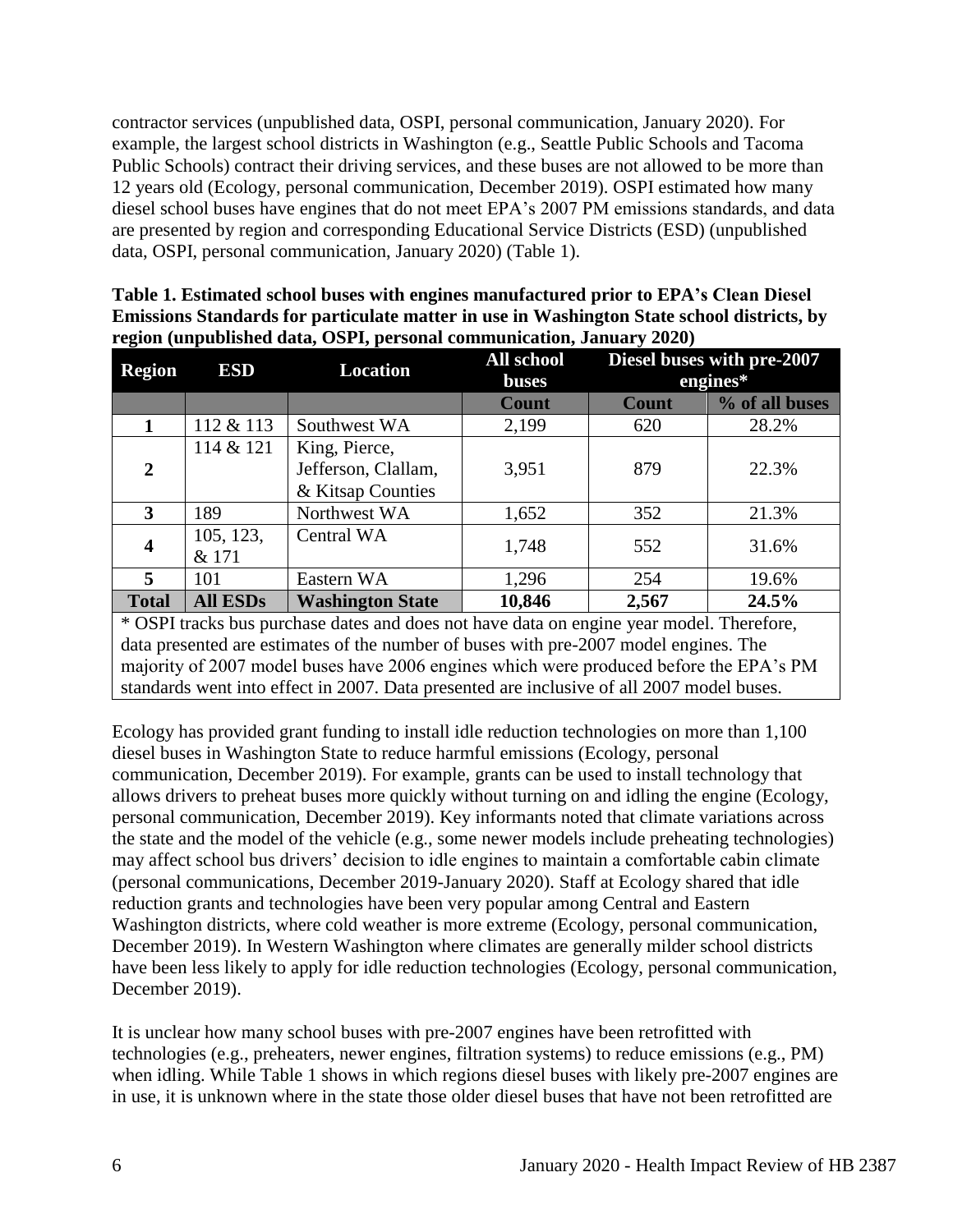located. Therefore, it is unclear which districts may benefit most from successfully implementing an idle reduction policy.

Furthermore, key informants shared that some number Washington public school districts have already adopted policies to limit school bus idling on school property per EPA recommendations (personal communication, December 2019-January 2020). However, it is unknown which public school districts have voluntarily implemented policies as data are not collected by OSPI, Ecology, or the Washington State School Directors' Association (WSSDA) (personal communications, December 2019-January 2020).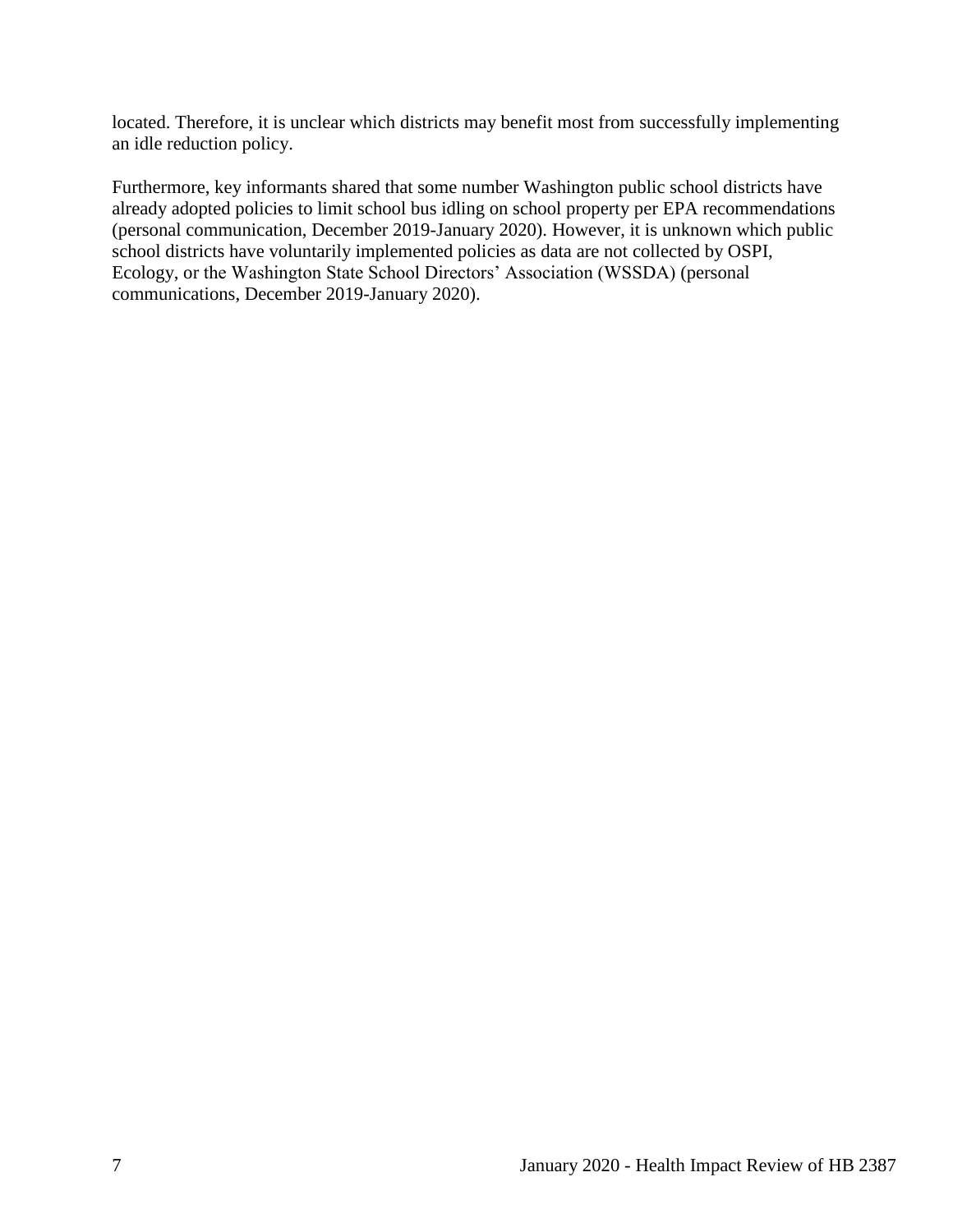## **Logic Model**

<span id="page-9-0"></span>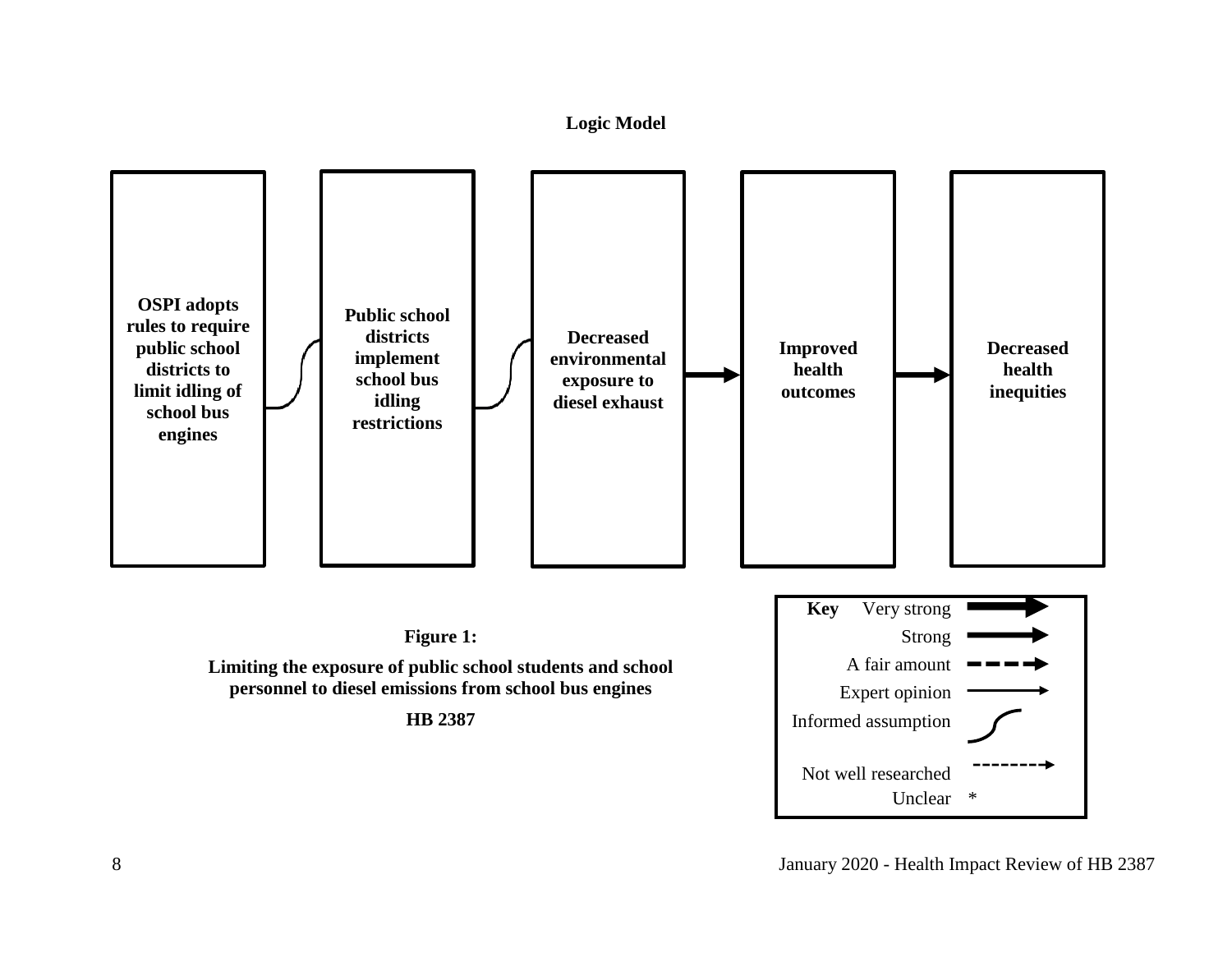### **Summaries of Findings**

#### <span id="page-10-0"></span>**Will OSPI rules requiring school districts to limit idling of school bus engines result in districts implementing school bus engine idling restrictions?**

We have made the informed assumption that directing OSPI to adopt rules to limit school bus idling while on public school property will likely result in some number of public school districts in Washington implementing such restrictions. This assumption is based on discussions with relevant staff at OSPI, WSSDA, and Ecology and one school district transportation director.

The bill directs OSPI to adopt rules, in consultation with the Washington State Departments of Health (DOH) and Ecology, to limit the exposure of students and school personnel to diesel emissions from school bus engines. If passed, staff at OSPI confirmed the agency would initiating rulemaking (OSPI, personal communication, December 2019). Specifically, the bill requires OSPI to adopt rules that limit school bus engine idling while on school property or otherwise providing student transportation. Therefore, we assume that final rules would address this requirement (OSPI, personal communication, December 2019). The bill would also allow the agency to include other requirements to reduce environmental exposure to diesel emissions (e.g., idling reduction technologies). This analysis does not address other potential requirements as they would be determined during rulemaking.

As Washington is a local control state, it is the responsibility of local school committees to determine how they implement state requirements. One key informant shared, "School districts are expected to implement mandates enacted by the State Legislature and OSPI and are more likely to do so with appropriate funding" (WSSDA, personal communication, December 2019). The bill requires district compliance by September 1, 2022. However, there is no inherent accountability process to confirm that districts have adopted a policy and/or are implementing as intended (WSSDA, personal communication, January 2020).

The EPA recommends school districts and schools voluntarily establish an idle reduction policy to reduce diesel emissions from school buses.<sup>1</sup> Key informants shared that some public school districts in Washington have implemented idle reduction policies (personal communication, December 2019-January 2020). One school transportation director shared that most districts in their area already voluntarily limit idling with the exception of severe weather (e.g., when temperatures drop to single digits) (personal communication, January 2020). Similarly, staff at Ecology shared that many of the schools the agency works with through its grant funding programs state that they have an idle reduction policy (personal communication, December 2019). However, it is unclear exactly how many school districts or schools in the state have such policies (personal communication, December 2019-January 2020).

While key informants generally support the intent of the proposal, they noted challenges to successfully implementing a policy to effectively reduce idling and associated emissions. Specifically, they identified issues related to oversight (personal communications, December 2019-January 2020). For example, the bill does not stipulate what authority would be responsible for monitoring compliance and enforcement (personal communications, December 2019-January 2020). Key informants also noted that enforcement requires a commitment of resources. However, the impression from other states and jurisdictions that have implemented idling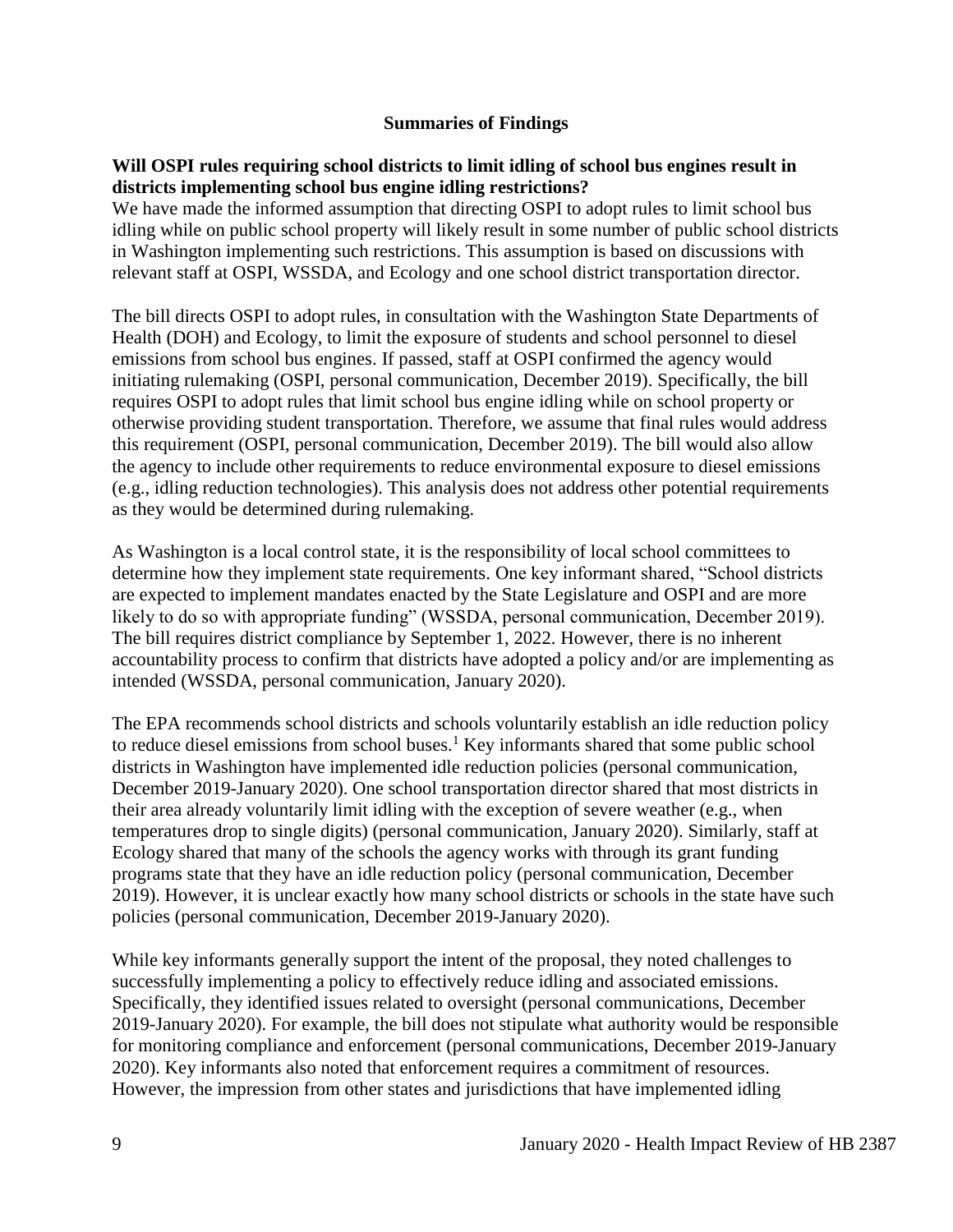restrictions is that: state- and local-level regulatory agencies do not have the necessary resources to enforce, cities and counties may not wish to enforce, and law enforcement agencies many not prioritize enforcement of policies (Ecology, personal communication, December 2019). This also presents a challenge to successful implementation as one key informant noted that without an enforcement strategy there is likely very little benefit to the law (Ecology, personal communication, December 2019).

Currently, an unknown number of public school districts in Washington already restrict school bus engine idling on school property (see Magnitude of Impact on page 5), and we expect these districts and schools to take steps, if necessary, to come into compliance with future rules. Moreover, based on discussions with key informants, we would expect that requiring public school districts to limit school bus idling would result in some number of districts and schools not currently implementing voluntary idle reduction policies to take steps to comply with the new rules (personal communications, December 2019-January 2020).

Therefore, this HIR makes the informed assumption that directing OSPI to adopt rules to limit school bus idling while on public school property will likely result in some number of public school districts in Washington implementing such restrictions.

## **Will school districts implementing school bus engine idling restrictions decrease environmental exposure to diesel exhaust?**

We made the informed assumption that Washington school districts' implementation of school bus idling restrictions will reduce environmental exposure to diesel emissions by some level at some number of public schools. This assumption is based on evidence from the EPA regarding idle reduction policies, available data for the Washington State school bus fleet, and the assumption that some number of school bus drivers implement the policy as intended.

In 2005, the EPA partnered with Katonah-Lewisboro School District in Cross River, New York to evaluate whether restarting school bus engines or periods of continuous engine idle results in higher emissions of diesel pollutants (e.g.,  $PM_{2.5}$ ,  $NO_{x}$ , carbon monoxide [CO], and particlesurface polycyclic aromatic hydrocarbons [PAHs]).<sup>16,23</sup> Researchers tested three scenarios using six district buses with model years ranging from 1997 (odometer  $= 156,669$  km) to 2004 (odometer 1,191 km).<sup>16,23</sup> The first scenario involved a 20-minute idle to keep the bus warm before departure. In the second simulation, the engine was not started until children were seated and ready for immediate departure (restart and go). The third test involved turning the bus off for 10-minutes, restarting it, and idling for 10-minutes to warm the bus as children boarded. Results showed a short burst of emissions when the engine is restarted lasted less than 5 seconds for  $PM_{2.5}$ , CO, and NO<sub>x</sub><sup>23</sup> Overall, researchers measured fewer emissions during the restart and go scenario than those in which engines were idled. $^{23}$ 

Researchers used the experimental data collected to develop a predictive equation, "which allows a comparison between continuous idle and hot restart for  $NO<sub>x</sub>$ , CO,  $PM<sub>2.5</sub>$ , and PAHs and which considers factors such as the restart emissions pulse and periods when the engine is not running."<sup>16</sup> The results using the predictive equation indicated that "restart is the preferred operating scenario as long as there is no extended idling after the engine is restarted."<sup>16</sup> Extended idling (2-minutes, 4-minutes, etc.) after the bus is restarted "erodes the emissions benefits of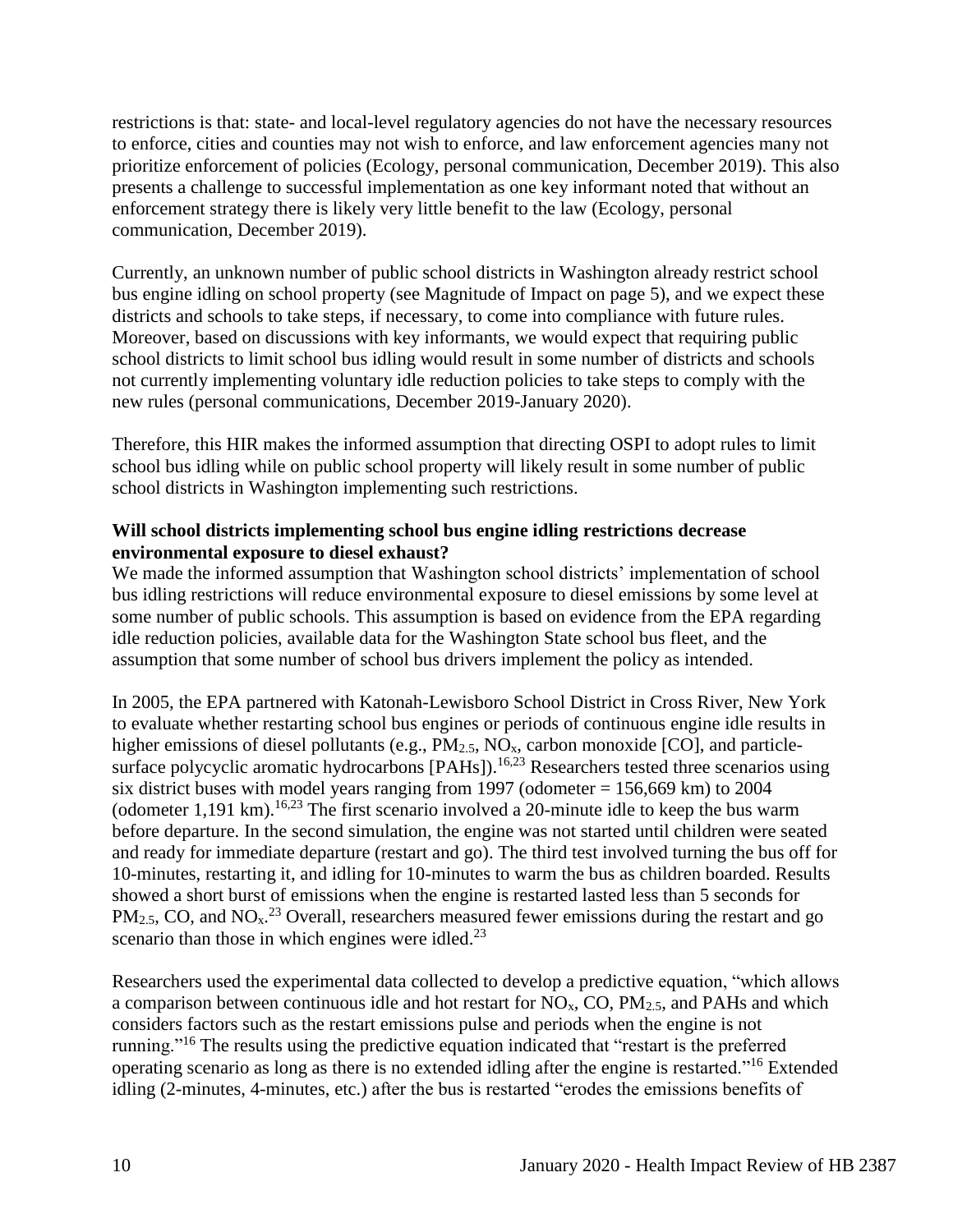shutting it off."<sup>23</sup> Authors note that the resulting equation is "applicable to the specific engines, emission controls, diesel fuel, ambient conditions, and operating procedures in the study."<sup>16</sup>

The 2005 study results described above are likely generalizable to some number of the school buses in use in Washington (see Magnitude of Impact on page 5). As the study was conducted before implementation of the EPA's 2007 PM and 2010  $NO<sub>x</sub>$  standards, these results are generalizable to buses with engines manufactured before 2007. Results are less generalizable to buses with pre-2007 engines that have been retrofitted to reduce PM emissions. It is unclear how many buses with engines manufactured before 2007 have not been retrofitted with idle reduction technology and may most benefit from idling restrictions.

Evidence indicates that in order to reduce environmental exposure to diesel exhaust, all of the following would have to occur: OSPI would have to adopt rules; school districts would have to adopt and implement policies and train bus drivers on the new protocol; and bus drivers would have to implement as intended. Key informants noted that, in general, adopting a policy does not necessarily mean that the policy will be clearly communicated to those responsible for successfully implementing the policy (i.e., school bus drivers). Therefore, key informants stated training is necessary so that drivers are prepared to implement the protocol as intended. In districts that currently have an idle reduction policy, it is unknown how strictly bus drivers comply with requirements (personal communication, December 2019-January 2020).

Therefore, this HIR makes the informed assumption that Washington school districts' implementation of school bus idling restrictions will reduce environmental exposure to diesel emissions by some level at some number of public schools.

# **Will decreased environmental exposure to diesel exhaust improve health outcomes for public school students and personnel?**

There is strong evidence that decreasing environmental exposure to diesel exhaust will likely improve health outcomes.<sup>2,3,7-15</sup> Fossil-fuel-powered engines produce emissions (e.g., PM,  $\overline{NO_x}$ , carbon monoxide, hydrocarbons) which are each associated with negative health effects.<sup>7,8</sup> Diesel vehicles emit more PM and  $NO_x$  than gasoline or hybrid counterparts.<sup>7</sup> In 2013, the International Agency for Research on Cancer classified diesel exhaust as a carcinogen in humans based on evidence from occupational epidemiological studies.<sup>8</sup> An analysis of National Air Toxics Assessment 2014 data $\overline{9}$  indicates that diesel exhaust is the most harmful air pollutant affecting people's health in Washington State. $10,24$ 

# *Particulate matter*

A 2012 systematic review of the association between PM and human health found the preponderance of data show that "PM exposure causes a small but significant increase in human morbidity and mortality."<sup>11</sup> While PM with a diameter greater than 10 microns ( $\mu$ m) are largely filtered out by the nose and upper airway, smaller particles are capable of penetrating peoples' lungs and entering their bloodstream.<sup>2</sup> The World Health Organization (WHO) notes that particles with a diameter of less than 10  $\mu$ m (PM<sub>10</sub>), pose the greatest risks to health.<sup>2</sup> PM with a diameter between 2.5 and 10  $\mu$ m (PM<sub>2.5–10</sub>) are defined as "coarse," less than 2.5  $\mu$ m as "fine," and less than 0.1  $\mu$ m as "ultrafine" particles.<sup>11</sup> The associations between PM<sub>2.5</sub> and cardiovascular and respiratory mortality and morbidity are well documented.<sup>12,13</sup> For example,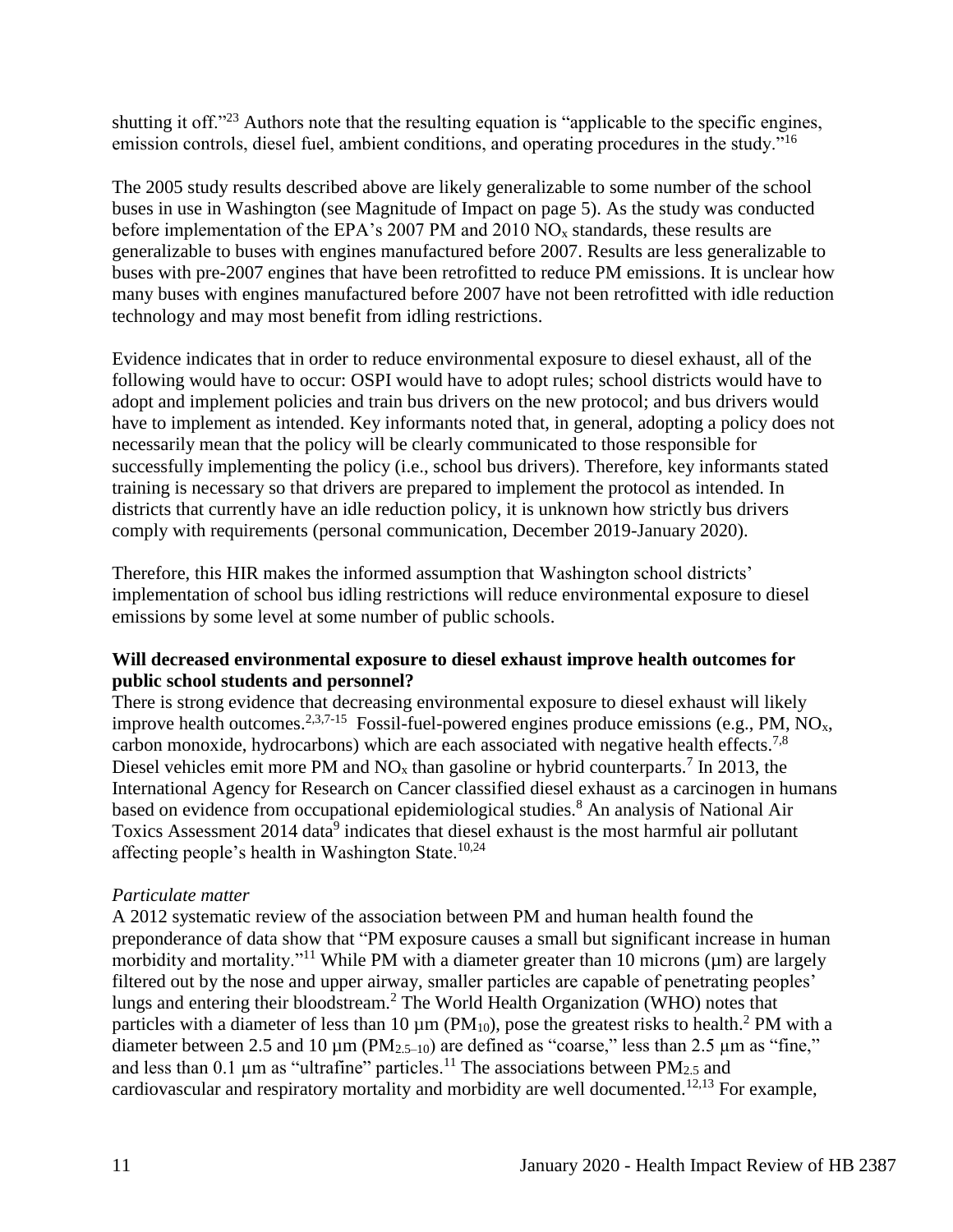PM<sub>2.5</sub> or less "contributes to approximately 2 million premature deaths per year, ranking it as the 13<sup>th</sup> leading cause of worldwide mortality."<sup>13</sup> Diesel vehicles disproportionately contribute to  $PM_{2.5}$  present in the atmosphere.<sup>14</sup>

Evidence shows "populations subjected to long-term exposure to PM have a significantly higher cardiovascular incidence and mortality rate."<sup>11</sup> Evidence also indicates PM exposure exacerbates respiratory diseases (e.g., worsening respiratory symptoms, more frequent medication use, decreased lung function, recurrent health care utilizations, and increased mortality).<sup>11</sup> Data demonstrate "a dose-dependent relationship between PM and human disease."<sup>11</sup> Further evidence suggests that decreased PM exposure results in decreases in overall mortality.<sup>11</sup>

## *Nitrogen oxides*

Globally, diesel vehicles contribute about 20% of  $NO<sub>x</sub>$ ,<sup>7</sup> of which  $NO<sub>2</sub>$  is the most prevalent form. Evidence shows breathing air with a high concentration of  $NO<sub>2</sub>$ —over short or longer exposures—can irritate airways in the human respiratory system and contribute to respiratory health concerns (e.g., asthma). $3$ 

Overall, there is strong evidence that decreasing environmental exposure to diesel exhaust will likely improve health outcomes, particularly cardiovascular and respiratory conditions and symptoms.

# **Will improved health outcomes for students and school personnel impact health inequities?**

There is strong evidence that improving health outcomes for public school students and personnel would decrease inequities particularly for sensitive populations. 12-14,16-20 It is well documented that children, people with heart or lung diseases, and older adults (65 years and older) are the most likely to be affected by particle pollution exposure.<sup>17,18</sup>

## *Inequities by age*

It is well documented that children are generally more susceptible to air pollutants, including PM and  $NO<sub>x</sub>$ , as their respiratory systems are still developing and they have a faster breathing rate.14,16,18 For example, a prospective cohort study of 1,759 children (average age, 10 years) found associations between air pollution and three measures of lung function—forced vital capacity (FVC), forced expiratory volume in the first second (FEV<sub>1</sub>), and maximum midexpiratory flow rate.<sup>14</sup> Results of the study showed the effects of ambient air "pollutants on  $FEV<sub>1</sub>$  were similar in boys and girls and remained significant among children with no history of asthma and among those with no history of smoking, suggesting that most children are susceptible to the chronic respiratory effects of breathing polluted air."<sup>14</sup> Specifically, "cumulative deficits in the growth of lung function during the eight-year study period resulted in a strong association between exposure to air pollution and a clinically low  $FEV<sub>1</sub>$  at the age of 18 years."<sup>14</sup> Authors noted such lung function deficits may increase the risk of respiratory conditions in young adulthood.<sup>14</sup> Furthermore, "reduced lung function is a strong risk factor for complications and death during adulthood."<sup>14</sup>

# *Inequities by existing health conditions*

It is well documented that people with existing health conditions (i.e., respiratory infections, respiratory diseases, heart or circulatory disease, diabetes, history of stroke) are especially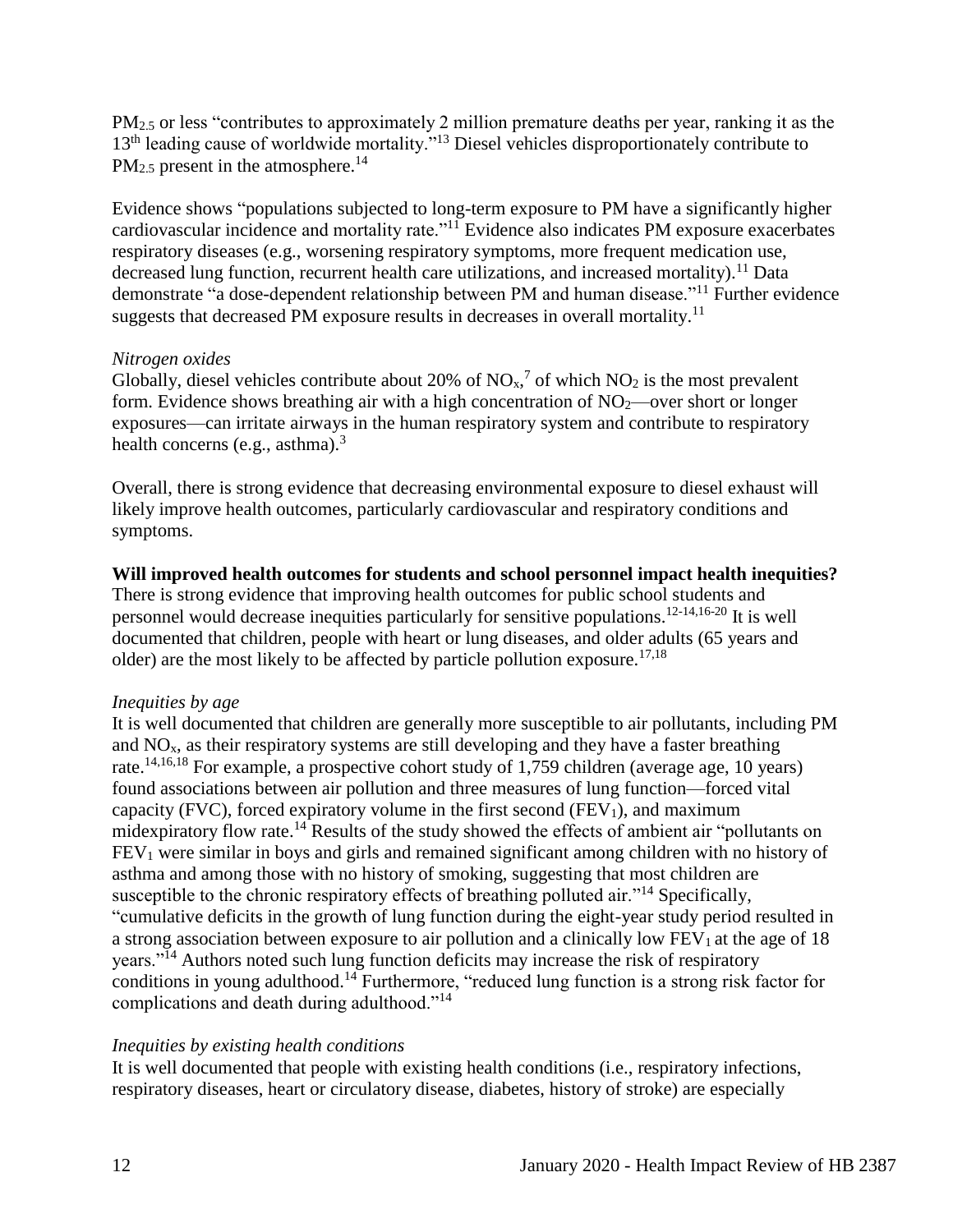sensitive to air pollution.<sup>17-19</sup> For example, "diesel exhaust can adversely affect children with underlying respiratory illnesses such as asthma, bronchitis, and infections."<sup>18,19</sup> People with heart or lung diseases are at increased risk, because PM can aggravate these diseases.<sup>18</sup>

### *Potential inequities for other groups*

Key informants noted that idling may be more common at school bus yards, particularly in colder climates, and may disproportionately expose transportation personnel to exhaust (personal communications, January 2020). Buses that do not have preheating technology require warming up at the beginning of the day (i.e., to defrost windows, preheat the engine, warm the cabin) (personal communications, January 2020). Therefore, personnel working at these locations may experience health inequities related to such exposure.

<span id="page-14-0"></span>Key informants also noted that students who ride the bus may be disproportionately exposed to diesel exhaust which may compound with environmental exposures related to other intersectional marginalized identities (e.g., low socioeconomic status).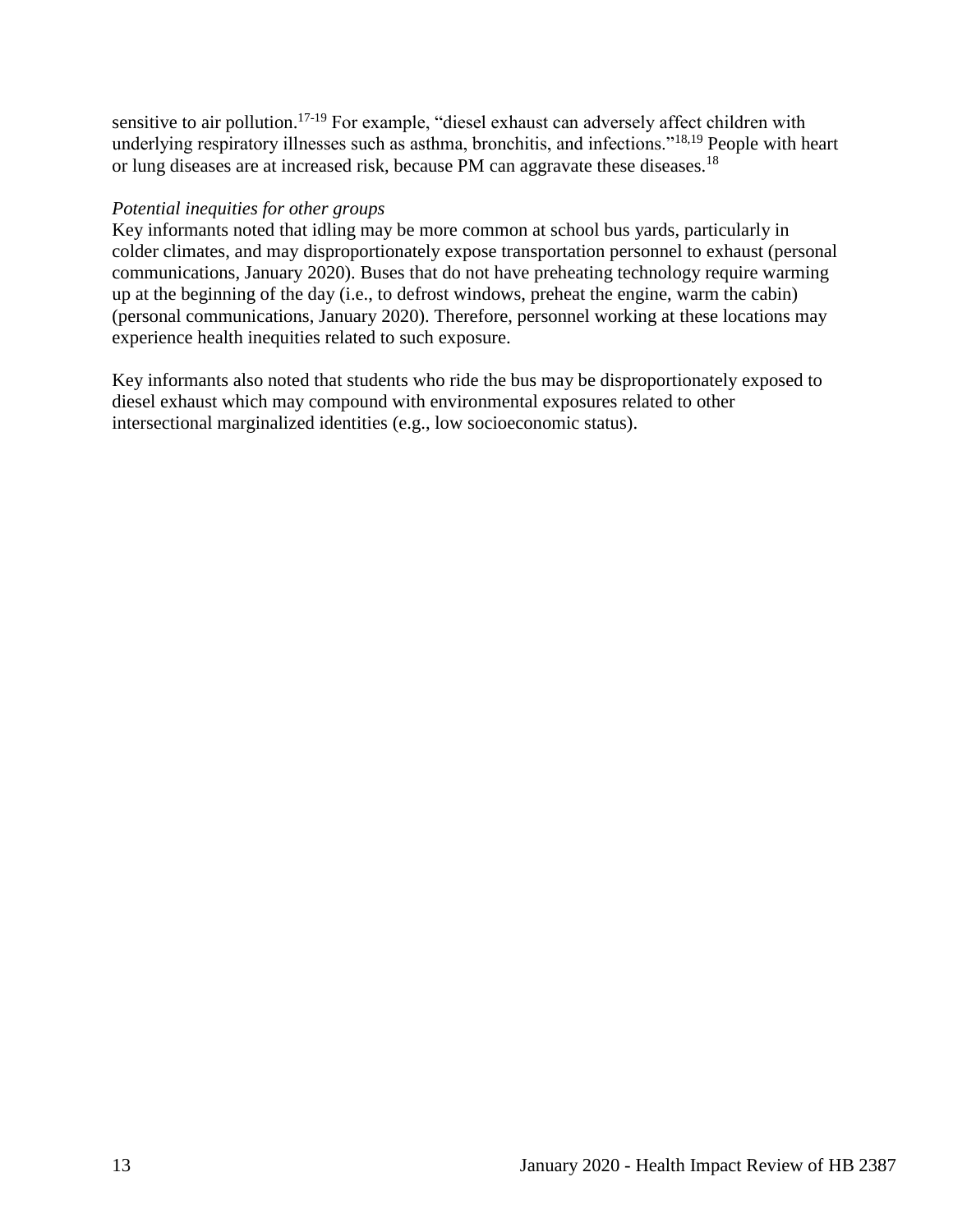## **Annotated References**

## 1. **U.S. Environmental Protection Agency Clean School Bus Idle Reduction. Clean Diesel [Agency Webpage]. Available at: [https://www.epa.gov/cleandiesel/clean-school-bus](https://www.epa.gov/cleandiesel/clean-school-bus-idle-reduction)[idle-reduction.](https://www.epa.gov/cleandiesel/clean-school-bus-idle-reduction) Accessed December, 2019.**

This US Environmental Protection Agency (EPA) webpage provides an overview of the *Clean School Bus* National Idle Reduction Campaign. It provides resources, details policy recommendations, and counters myths about the benefits of idling with scientific facts.

## 2. **World Health Organization. Ambient air pollution: Pollutants. Air Pollution Available at: [https://www.who.int/airpollution/ambient/pollutants/en/.](https://www.who.int/airpollution/ambient/pollutants/en/) Accessed 31 December 2019, 2019.**

This World Health Organization (WHO) webpage provides an overview of ambient air pollution and discussion of various pollutants and the sources from which they are emitted. Authors note, "Adverse health consequences to air pollution can occur as a result of short- or long-term exposure. The pollutants with the strongest evidence of health effects are particulate matter (PM), ozone (O3), nitrogen dioxide (NO2) and sulphur dioxide (SO2)." Fine particulate matter (PM<sup>10</sup> and PM2.5) are particularly harmful to human health because they are small enough to penetrate human lungs and enter the bloodstream. Furthermore, evidence indicates that  $NO<sub>2</sub>$  can "increase symptoms of bronchitis and asthma, as well as lead to respiratory infections and reduced lung function and growth." Additionally, "NO<sub>2</sub> may be responsible for a large disease burden, with exposure linked to premature mortality and morbidity from cardiovascular and respiratory diseases."

#### 3. **U.S. Environmental Protection Agency. Nitrogen Dioxide (NO2) Pollution | Basic Information about NO2. Available at: [https://www.epa.gov/no2-pollution/basic](https://www.epa.gov/no2-pollution/basic-information-about-no2#What%20is%20NO2)[information-about-no2#What%20is%20NO2.](https://www.epa.gov/no2-pollution/basic-information-about-no2#What%20is%20NO2) Accessed 31 December 2019, 2019.**

This U.S. Environmental Protection Agency (EPA) webpage provides an overview of Nitrogen Dioxide (NO2) and its role as an indicator for the larger group of nitrogen oxides (NOx). The agency identifies breathing air with a "high concentration of NO2 can irritate airways in the human respiratory system." Specifically, "exposures over short periods can aggravate respiratory diseases, particularly asthma, leading to respiratory symptoms (such as coughing, wheezing or difficulty breathing), hospital admissions and visits to emergency rooms. Longer exposures to elevated concentrations of NO2 may contribute to the development of asthma and potentially increase susceptibility to respiratory infections." Those at greater risk for the health effects of NO2 include people with asthma, as well as children and the elderly.

### 4. **United States: Heavy-Duty Onroad Engines. Emissions Standards Available at: [https://www.dieselnet.com/standards/us/hd.php#stds.](https://www.dieselnet.com/standards/us/hd.php#stds) Accessed December, 2019.**

This DieselNet page provides an overview of the EPA's emission standards for heavy-duty onroad diesel engines from Model Year 1974 through present.

# 5. **State School Bus Idling Rules & Regulations.** *School Transportation News.* **9 June 2016, 2016.**

This School Transportation News article compiles regulations, laws, and recommendations on school bus idling limits in effect in 2016 in the U.S.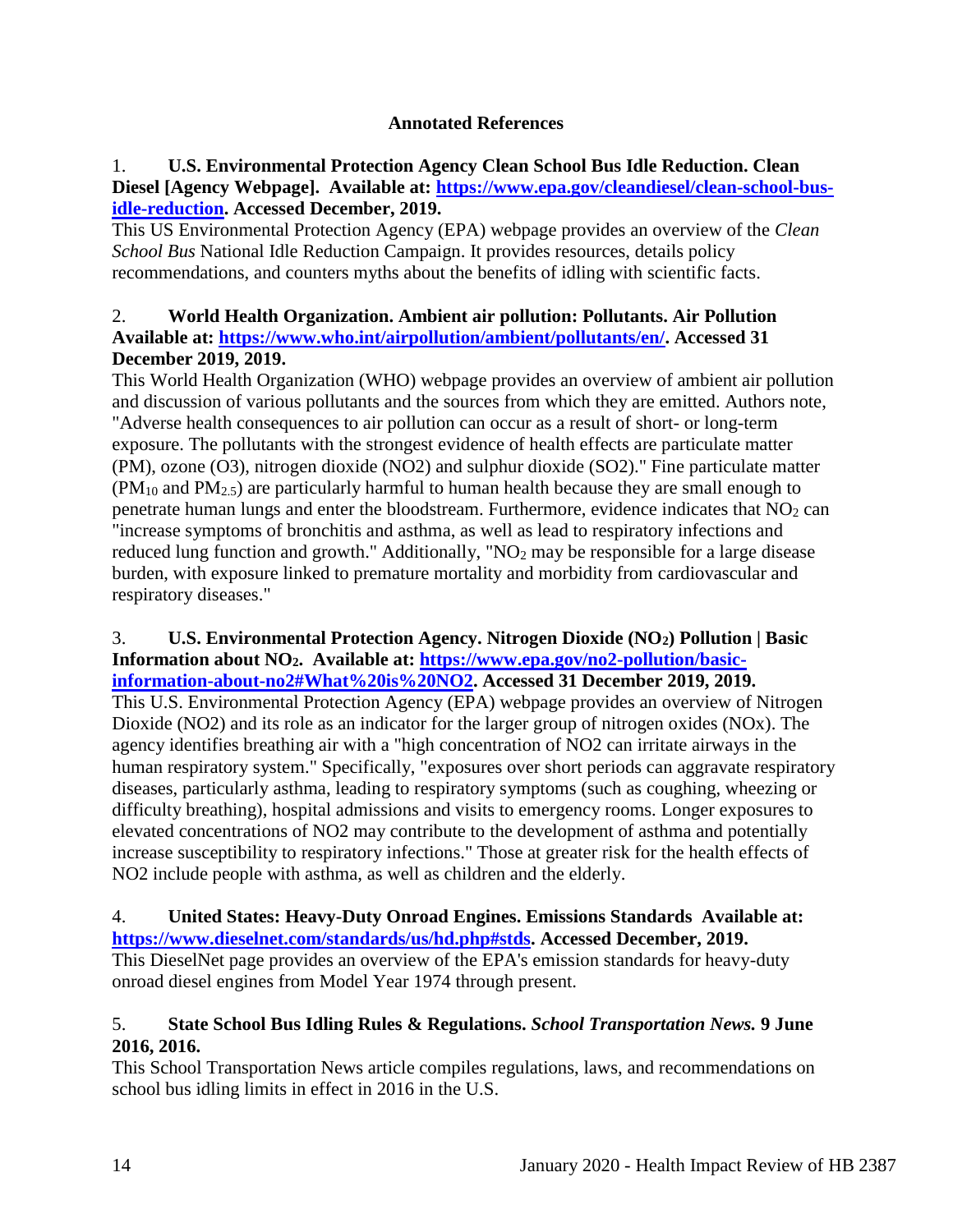## 6. **Instruction Washington State Office of Superintendent of Public. Instruction WSOoSoP.School Bus Driver Handbook.Olympia, Washington: Washington State Office of Superintendent of Public Instruction;2019.**

The 2019 revision of the School Bus Driver Handbook was based on previous versions. IT is intended to be both a training and reference resource for authorized school bus drivers in Washington State. Page 21 of the Handbook addresses Diesel Emissions and Anti-Idling Policies. The document references guidance provided by the US Environmental Protection Agency to restrict school bus idling to reduce exposures harmful to health.

# 7. **Liu Norrice M , Grigg Jonathan Diesel, children and respiratory disease.** *BMJ Paediatrics Open.* **2018;2018(2).**

Liu and Grigg conducted a review of evidence of adverse health effects of diesel emissions on UK children and policies to reduce exposure of children to fossil-fuel-derived air pollution in the UK. Transport (i.e., exhaust, tyre, brake wear), combustion, industrial processes, and construction comprise the main sources of PM10 and PM2.5, and transport and combustion are the main sources of nitrogen dioxide (NO2). Authors note "For emissions from diesel, there is a strong correlation between locally emitted PM10 and NOx and it is reasonable to assume that, where diesel vehicles predominate, either metric is a good marker of exposure to the locally generated pollutant mix in urban areas." Globally, diesel vehicles contribute about 20% of NOx, and diesel engines emit more PM and NOx than petrol [gasoline] or hybrid counterparts. The review discusses antenatal exposure and childhood exposures. Authors note, "it is reasonable to extrapolate from studies that have assessed exposure to either PM or NOX since (1) diesel PM is not less toxic than other types of PM, and (2) the adverse effects of gases such as NOX are independent of source." Specific to childhood exposure, evidence indicates "air pollutants, particularly NOX (reflecting exposure to both NOx and PM), are associated with reduced lung function in children—for both FVC and FEV." Results of a meta-analysis reviewed showed "exposure to NO2 is linked to new-onset asthma, while exposure to PM is linked to new-onset wheeze." Authors provide national level and individual level approaches to limit exposure to diesel emissions to protect children's health.

# 8. **IARC. Humans IMotEotCRt.Diesel and gasoline engine exhausts and some nitroarenes.Lyon, France: International Agency for Research in Cancer;2013.**

This 2012 report, the International Agency for Research on Cancer (IARC) classified diesel exhaust as a carcinogen in humans. The determination was largely based on results from two epidemiological studies of occupational diesel exhaust exposures among nonmetal miners (Diesel Exhaust in Miners Study) and truck drivers in confined spaces. Because the key epidemiologic studies are based on occupational exposure and were conducted with adults, staff rated this article as moderately generalizable as opposed to highly.

## 9. **U.S. Environmental Protection Agency NATA Overview. National Air Toxics Assessment Available at: [https://www.epa.gov/national-air-toxics-assessment/nata](https://www.epa.gov/national-air-toxics-assessment/nata-overview#what-nata-is-not)[overview#what-nata-is-not.](https://www.epa.gov/national-air-toxics-assessment/nata-overview#what-nata-is-not) Accessed 2020, January.**

This U.S. Environmental Protection Agency webpage provides an overview of the National Air Toxics Assessment (NATA), an ongoing review of air toxics in the U.S. Results help state, local, and tribal air agencies identify which pollutants, emission sources, and places might be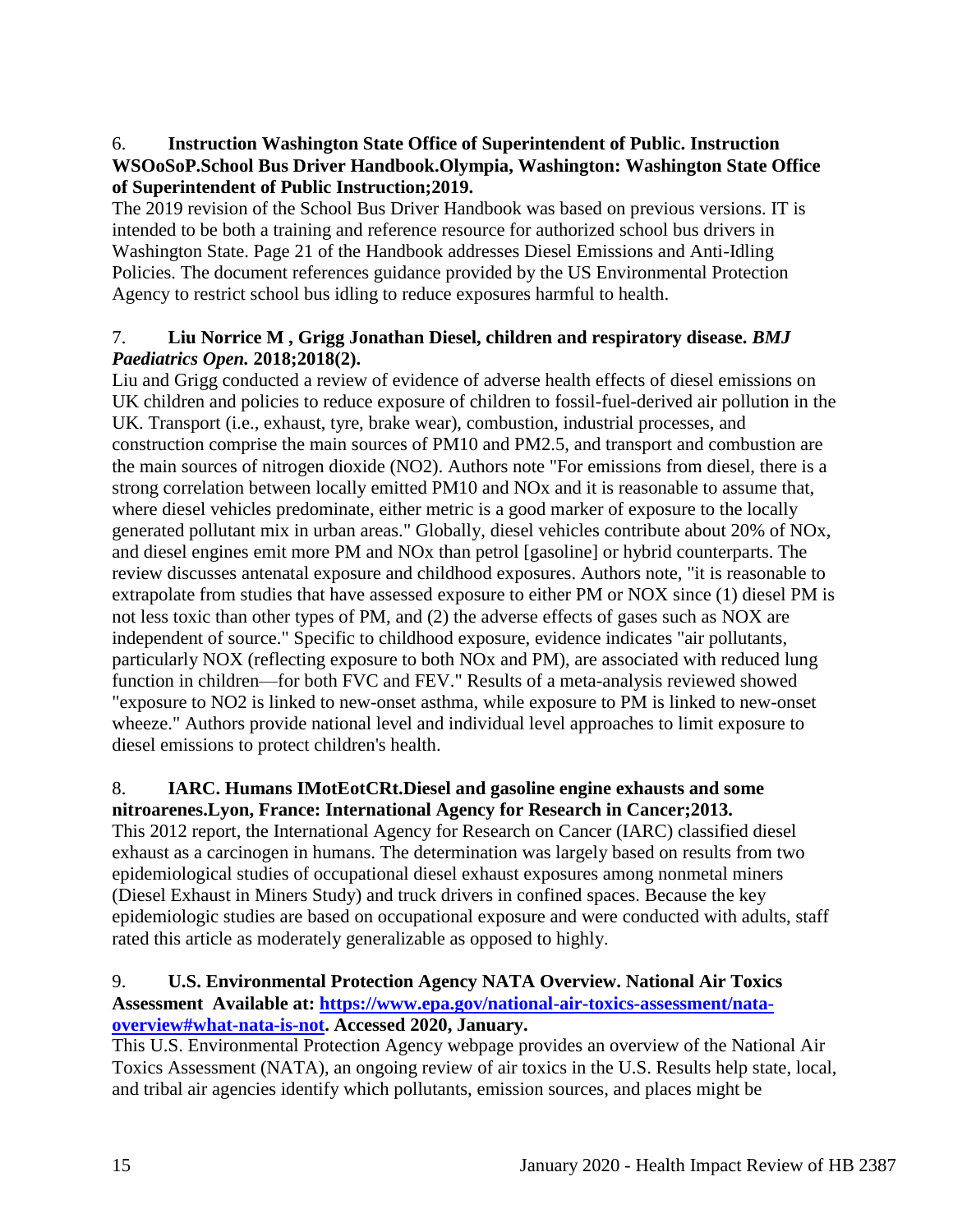considered for further study and/or intervention. It uses a snapshot of outdoor air quality to "suggest long-term risks to human health if air toxics emissions are steady over time." Specifically, it estimates the cancer risks from breathing air toxics over many years and noncancer health effects for some pollutants, including diesel particulate matter. Based on necessary assumptions, "NATA can't give precise exposures and risks for a specific person. Instead, NATA results are best applied to larger areas – counties, states and the nation." NATA uses a single year's emission data to calculate concentration and risk estimates. Note, "The risk estimates assume a person breathes these emissions each year over a lifetime (or approximately 70 years)."

10. **Palcisko Gary. Overview of National Air Toxics Assessment (NATA) 2014. In: Ecology WSDo, ed. Olympia, Washington: Washington State Department of Ecology; 2018.** This Washington State Department of Ecology presentation provides an overview of 2014 National Air Toxics Assessment (NATA) data specific to Washington State. It presents results of cancer risk. Diesel particulate matter comprises 72% of the cancer risk associated with breathing toxics present in the air. NATA risk per million varies by location and has reduced over time statewide.

11. **Anderson J. O., Thundiyil J. G., Stolbach A. Clearing the air: a review of the effects of particulate matter air pollution on human health.** *J Med Toxicol.* **2012;8(2):166-175.** Anderson et al. conducted a scientific review of all available published literature to determine the association or lack of association between particulate matter (PM) and human health. Authors also summarized the proposed mechanisms for associations based on existing human, animal, and in vitro studies. PM is made up of "extremely small particles and liquid droplets containing acids, organic chemicals, metals, and soil or dust particles. PM is categorized by size and continues to be the fraction of air pollution that is most reliably associated with human disease." It is thought to contribute to cardiovascular and cerebrovascular disease "by the mechanisms of systemic inflammation, direct and indirect coagulation activation, and direct translocation into systemic circulation." The data demonstrating PM's effect on the cardiovascular system show "[p]opulations subjected to long-term exposure to PM have a significantly higher cardiovascular incident and mortality rate." Moreover, "[s]hort-term acute exposures subtly increase the rate of cardiovascular events within days of a pollution spike." The data for PM's effects on cerebrovascular disease is less strong, "though some data and similar mechanisms suggest a lesser result with smaller amplitude." Evidence also indicates that respiratory diseases are similarly exacerbated by exposure to PM. "PM causes respiratory morbidity and mortality by creating oxidative stress and inflammation that leads to pulmonary anatomic and physiologic remodeling. The literature shows PM causes worsening respiratory symptoms, more frequent medication use, decreased lung function, recurrent health care utilization, and increased mortality." Overall, authors found PM exposure "to have a small but significant adverse effect on cardiovascular, respiratory, and to a lesser extent, cerebrovascular disease. These consistent results are shown by multiple studies with varying populations, protocols, and regions." Furthermore, "[t]he data demonstrate a dose-dependent relationship between PM and human disease, and that removal from a PM-rich environment decreases the prevalence of these diseases." Authors conclude "the preponderance of data shows that PM exposure causes a small but significant increase in human morbidity and mortality" and recommend "further study [...] to elucidate the effects of composition, chemistry, and the PM effect on susceptible populations"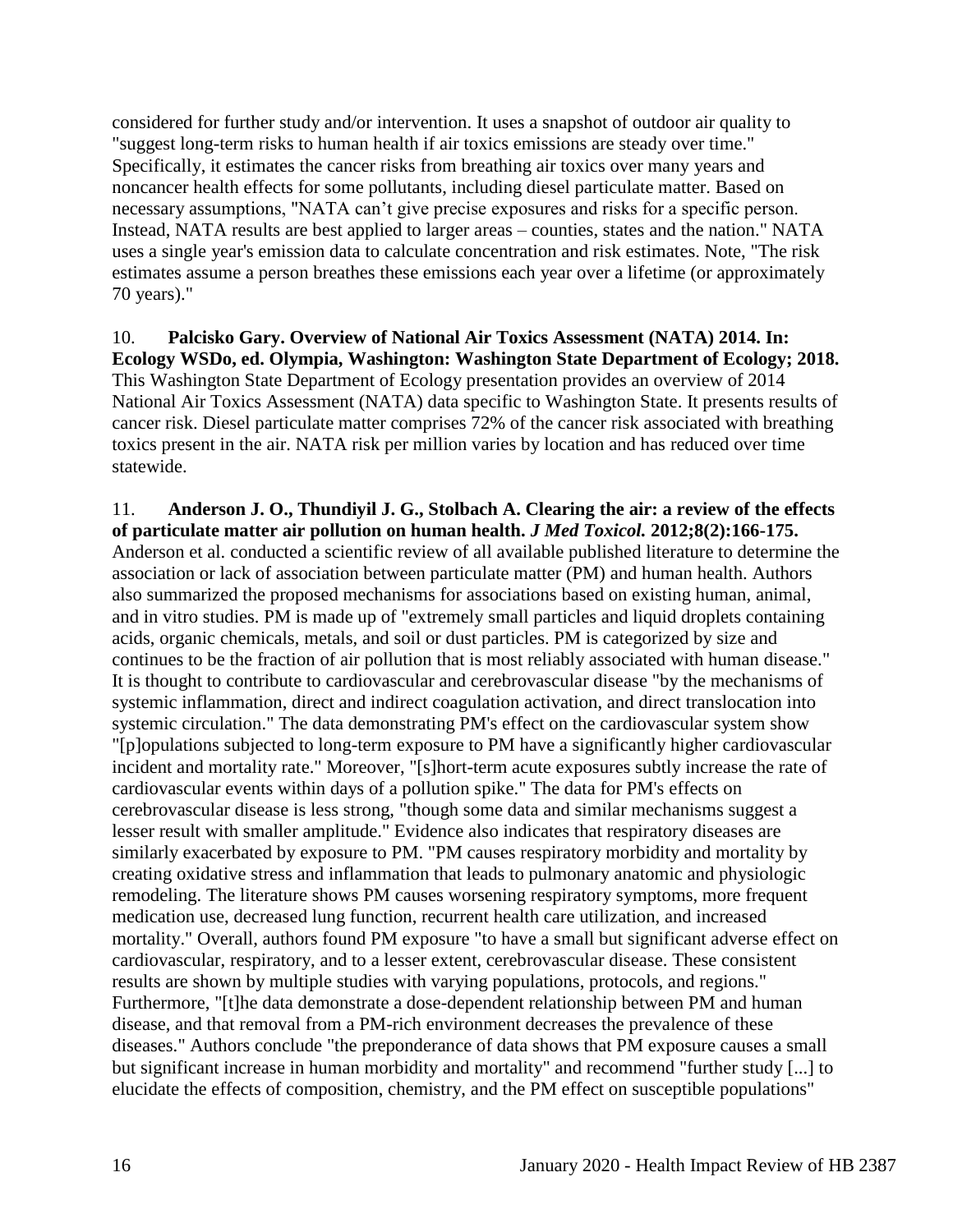Authors provide examples of "common sense" recommendations to reduce exposure. For example, "[s]usceptible populations, such as the elderly or asthmatics, may benefit from limiting their outdoor activity like limiting outdoor activity during peak traffic periods or poor air quality days." Such changes "may benefit individual patients in both short-term symptomatic control and long-term cardiovascular and respiratory complications."

### 12. **Achilleos S., Kioumourtzoglou M. A., Wu C. D., et al. Acute effects of fine particulate matter constituents on mortality: A systematic review and meta-regression analysis.** *Environ Int.* **2017;109:89-100.**

Achilleos et al. note that "the link between  $PM_{2.5}$  exposure and adverse health outcomes is well documented from studies across the world." Authors conducted a meta-analysis on associations between short-term exposure to PM<sub>2.5</sub> constituents and mortality using city-specific estimates. Authors systematically reviewed epidemiological studies on particle constituents and mortality up to July 2015. Forty-one studies (142 cities) met all inclusion criteria and were included in the meta-analysis (37 all-ages analysis; 9 subgroup analysis of those aged 65 or older). Ten studies were conducted in the U.S., and the number of U.S. cities included in the analysis surpassed those of any other region. Studies examined the association between short-term exposure to PM2.5 constituents and all-cause, cardiovascular, and respiratory mortality, in the general adult population. "Each study was summarized based on pre-specified study key parameters (e.g., location, time period, population, diagnostic classification standard), and [reviewers] evaluated the risk of bias using the Office of Health Assessment and Translation (OHAT) Method for each included study." Authors used city-specific mortality risk estimates for each constituent and cause of mortality. Studies that included multiple cities required reviewers to request cityspecific risk estimates from the authors if not included in the article. Researchers performed "random effects meta-analyses using city-specific estimates, and examined whether the effects vary across regions and city characteristics  $(PM<sub>2.5</sub>$  concentration levels, air temperature, elevation, vegetation, size of elderly population, population density, and baseline mortality)." Results revealed a "0.89% (95% CI: 0.68, 1.10%) increase in all-cause, a 0.80% (95% CI: 0.41, 1.20%) increase in cardiovascular, and a 1.10% (95% CI: 0.59, 1.62%) increase in respiratory mortality per 10mug/m(3) increase in  $PM_{2.5}$ ." Once authors accounted for "the downward bias induced by studies of single days, the all-cause mortality estimate increased to 1.01% (95% CI: 0.81, 1.20%)." The meta-analysis for elemental carbon (EC), black smoke, and  $SO<sub>4</sub><sup>2</sup>$  mortality effect estimates among the elderly population (65 years of age and older) revealed EC and BS were statistically significantly associated with all-cause mortality. Meanwhile, "The observed pooled associations between PM constituents and cardiovascular mortality were not as consistent as all-cause mortality." Overall, authors identified significant associations between mortality and several PM2.5 constituents. "The most consistent and stronger associations were observed for [EC] and potassium (K)." For most of the constituents, there was high variability of effect estimates across cities. Authors conclude the meta-analysis suggests that "(a) combustion elements such as EC and K have a stronger association with mortality, (b) single lag studies underestimate effects, and (c) estimates of  $PM<sub>2.5</sub>$  and constituents differ across regions." They recommend future studies account for PM mass in constituent's health models to determine if they lead to more stable and comparable effect estimates across different studies.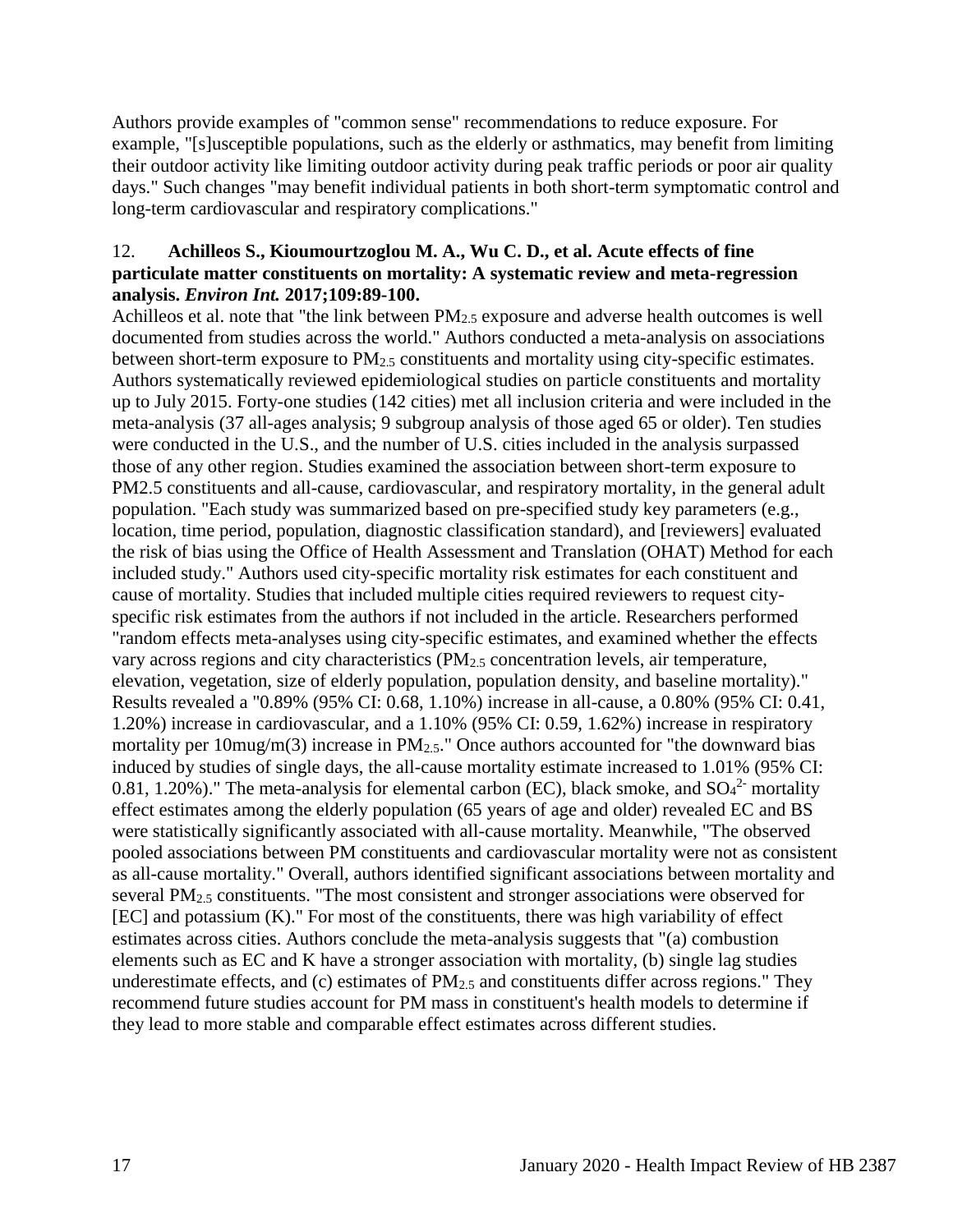### 13. **Requia W. J., Adams M. D., Arain A., et al. Global Association of Air Pollution and Cardiorespiratory Diseases: A Systematic Review, Meta-Analysis, and Investigation of Modifier Variables.** *Am J Public Health.* **2018;108(S2):S123-S130.**

Requia et al. "systematically reviewed the evidence on the association between air pollution and cardiorespiratory diseases (hospital admissions and mortality), including variability by energy, transportation, socioeconomic status, and air quality." Authors conducted a literature search (PubMed and Web of Science) for studies published between 2006 and May 11, 2016, that met the following criteria: "(1) considered at least 1 of these air pollutants: carbon monoxide, sulfur dioxide, nitrogen dioxide, ozone, or particulate matter (PM2.5 or PM10); (2) reported risk for hospital admissions, mortality, or both; (3) presented individual results for respiratory diseases, cardiovascular diseases, or both; (4) considered the age groups younger than 5 years, older than 65 years, or all ages; and (5) did not segregate the analysis by gender." They then extracted data from included studies and performed a meta-analysis to "estimate the overall effect and to account for both within- and between-study heterogeneity." Authors initially assessed 2,183 studies, of which 529 were selected for in-depth review, and 70 articles fulfilled the study inclusion criteria. "Most of the studies reported results for more than category of pollutant, health outcome, disease, or age." Eleven of 28 studies reporting results for PM2.5 were conducted in the US, as were 2 of the 36 studies reporting results for PM10. "The 70 studies selected for metaanalysis encompass more than 30 million events across 28 countries. [Authors] found positive associations between cardiorespiratory diseases and different air pollutants." For example, the association between PM2.5 and respiratory diseases showed a risk equal to 2.7% (95% confidence interval  $= 0.9\%$ , 7.7%). "With regard to hospital admissions, the youngest age group (aged <5 years) demonstrated the highest risk across all pollutants, except NO2 and CO." Specifically, "[r]espiratory diseases showed the strongest association, especially for O3 and PM10, for which [authors] found a risk equal to 2.4% (95% CI =  $1.6\%$ , 3.7%) and 2.3% (95% CI  $= 1.6\%$ , 3.2%), respectively." Overall, "results showed statistical significance in the test of moderators for all pollutants, suggesting that the modifier variables influence the average cardiorespiratory disease risk and may explain the varying effects of air pollution." For example, clean electricity, consumption of motor gasoline, consumption of cooking fuel, population density, and education accounted for 64% of the heterogeneity in mortality attributable to PM2.5 exposure among regional populations studied.

### 14. **Gauderman W. James , Avol Edward , Gilliland Frank , et al. The Effect of Air Pollution on Lung Development from 10 to 18 Years of Age.** *The New England Journal of Medicine.* **2004;351(11):1057-1067.**

Gauderman et al. conducted a prospective cohort study to assess whether exposure to air pollution adversely affects the growth of lung function during the period of rapid lung development that occurs between the ages of 10 and 18 years. The Children's Health Study recruited 1,759 children "(average age, 10 years) from schools in 12 southern California communities and measured lung function annually for eight years [1993 to 2001]. The rate of attrition was approximately 10 percent per year." The study included communities representing "a wide range of ambient exposures to ozone, acid vapor, nitrogen dioxide, and particulate matter." The relationship of air pollution to the forced expiratory volume in one second (FEV 1) and other spirometric measures was assessed using linear regression. Results showed that "over the eight-year period, deficits in the growth of FEV1 were associated with exposure to nitrogen dioxide (P=0.005), acid vapor (P=0.004), particulate matter with an aerodynamic diameter of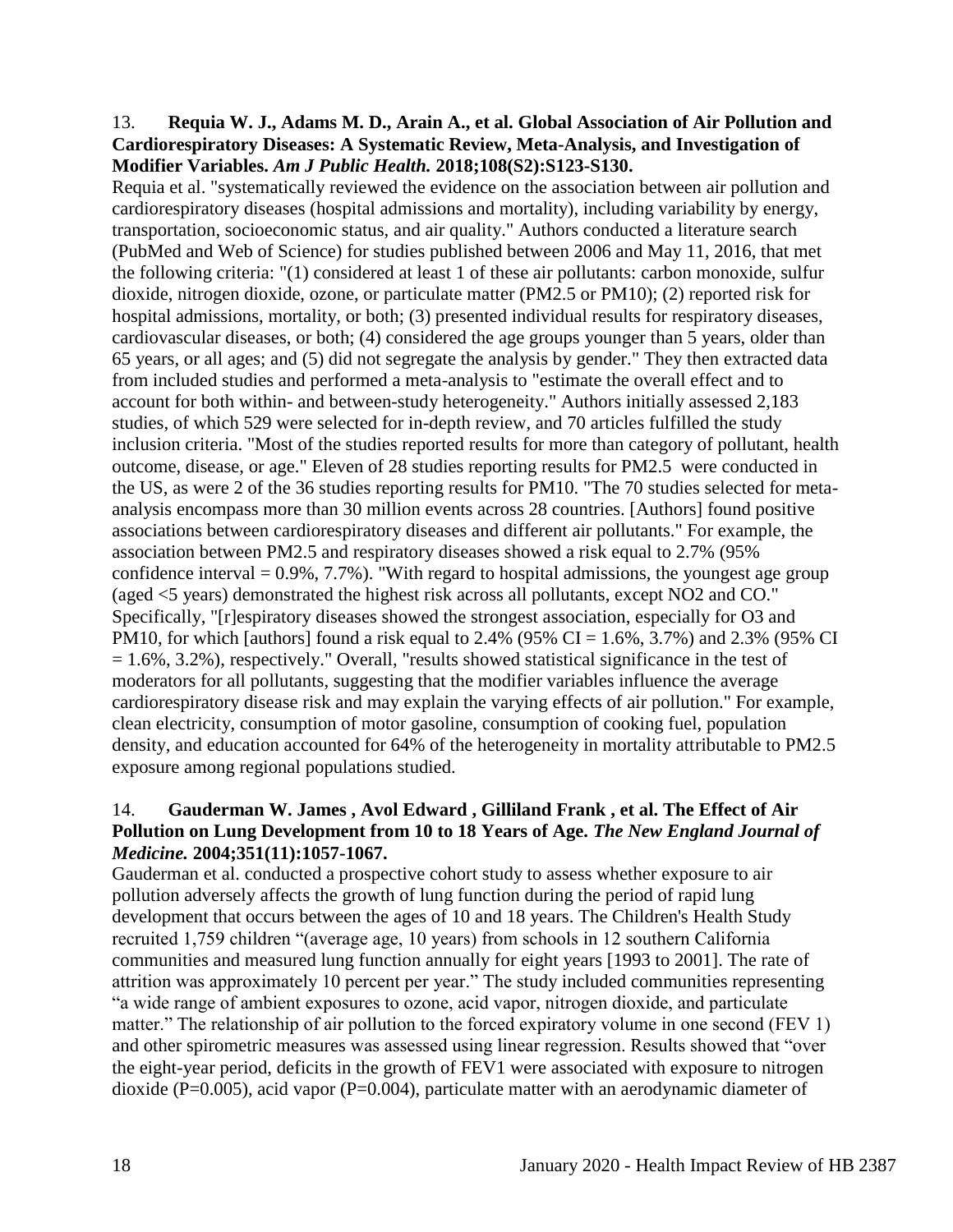less than 2.5  $\mu$ m (PM2.5) (P=0.04), and elemental carbon (P=0.007), even after adjustment for several potential confounders and effect modifiers." Moreover, associations were also observed for other spirometric measures. "Exposure to pollutants was associated with clinically and statistically significant deficits in the FEV1 attained at the age of 18 years. For example, the estimated proportion of 18-year-old subjects with a low FEV1 (defined as a ratio of observed to expected FEV1 of less than 80 percent [a criterion often used in clinical settings to identify those who are at increased risk for adverse respiratory conditions]) was 4.9 times as great at the highest level of exposure to PM2.5 as at the lowest level of exposure (7.9 percent vs. 1.6 percent, P=0.002)." Furthermore, results showed similar associations between these pollutants and a low FEV1 in the subgroup of children with no history of asthma and the subgroup with no history of smoking. Authors concluded "[t]he results of this study indicate that current levels of air pollution have chronic, adverse effects on lung development in children from the age of 10 to 18 years, leading to clinically significant deficits in attained FEV1 as children reach adulthood."

## 15. **Krall J. R., Anderson G. B., Dominici F., et al. Short-term exposure to particulate matter constituents and mortality in a national study of U.S. urban communities.** *Environ Health Perspect.* **2013;121(10):1148-1153.**

This study by Krall et al. provides "the first national, season-specific, and region-specific associations between mortality and PM2.5 constituents." Using data from the National Center for Health Statistics, authors "estimated short-term associations between nonaccidental mortality and PM2.5 constituents across 72 urban U.S. communities from 2000 to 2005." They used U.S. Environmental Protection Agency (EPA) Chemical Speciation Network data to "analyze seven constituents that together compose 79-85% of PM2.5 mass: organic carbon matter (OCM), elemental carbon (EC), silicon, sodium ion, nitrate, ammonium, and sulfate." Authors then "applied Poisson time-series regression models, controlling for time and weather, to estimate mortality effects." The analysis found that interquartile range increases in OCM, EC, silicon, and sodium ion were associated with estimated increases in mortality of 0.39% [95% posterior interval (PI): 0.08, 0.70%], 0.22% (95% PI: 0.00, 0.44), 0.17% (95% PI: 0.03, 0.30), and 0.16% (95% PI: 0.00, 0.32), respectively, based on single-pollutant models." EC and OCM are often generated by motor vehicles. Authors did not find evidence that associations between mortality and PM2.5 or PM2.5 constituents differed by season or region. Limitations include: the study focused on chemical composition and did not evaluate potential effects of PM2.5 mass; analyses did not account for exposure misclassification; authors estimated community-level ambient average pollutant concentrations using the arithmetic mean of monitoring concentrations, however spatial models may be less biased. Overall, "findings indicate that some constituents of PM2.5 may be more toxic than others and, therefore, regulating PM total mass alone may not be sufficient to protect human health."

## 16. **Kinsey JS, Williams DC, Dong Y, et al. Characterization of Fine Particle and Gaseous Emissions during School Bus Idling.** *Environmental Science Technology.*  **2007;2007(41):4972-4979.**

Kinsey et al. examine whether restarting school buses will result in higher emissions of diesel pollutants than those attributable to periods of continuous idle. In 2005 (before the implementation of the EPA's 2010 Clean Diesel Standards) researchers measured the idle emissions from 6 diesel school buses (model years ranging from 1997 to 2004) under wintertime conditions to test the hypothesis that "the benefit of anti-idling, including restart, results in less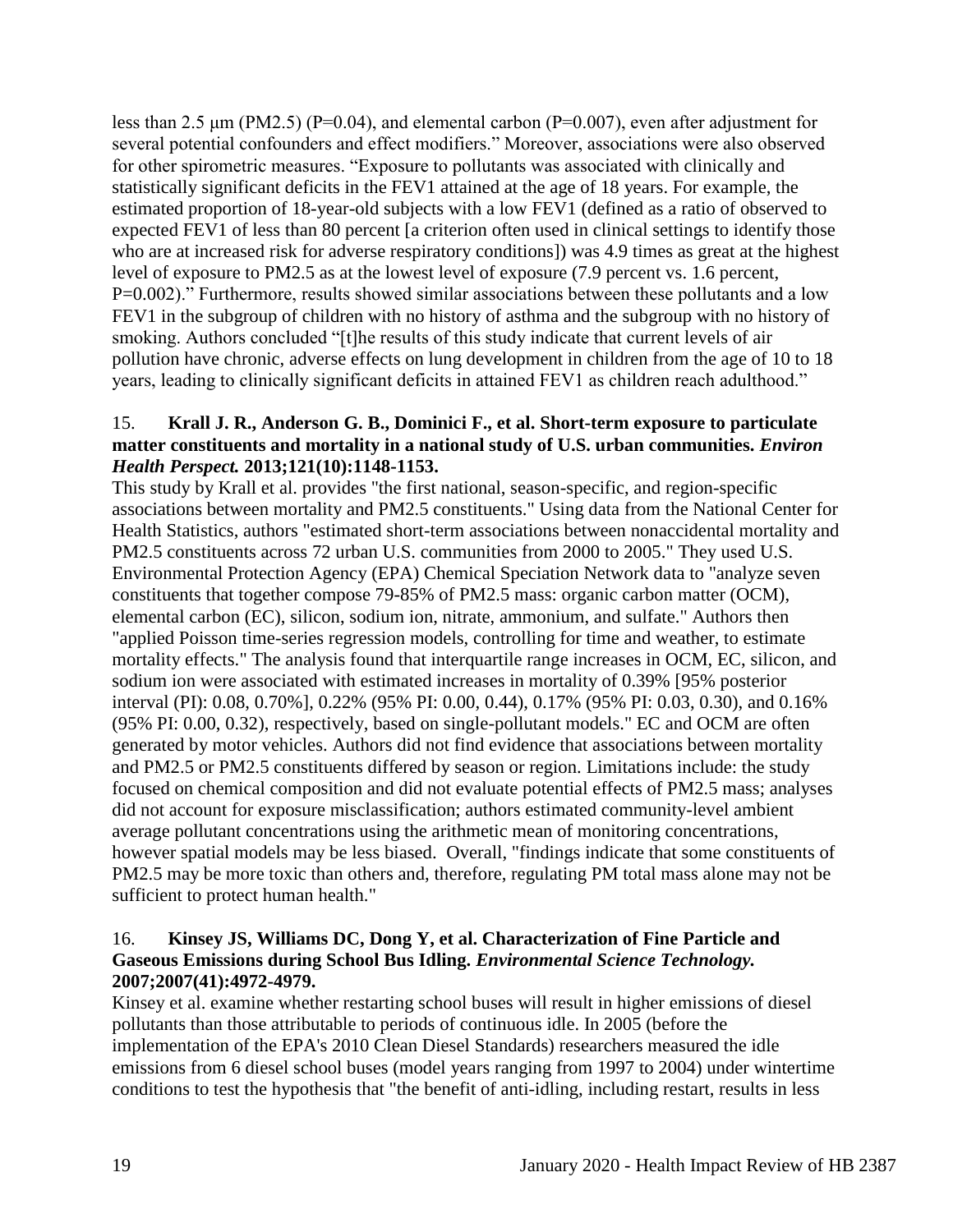net emissions than continuous idling." Specifically, particulate matter (PM) and gaseous emissions were determined over a simulated waiting period typical of schools in the northeastern U.S. "Testing was conducted for both continuous idle and hot restart conditions using a suite of on-line particle and gas analyzers installed in the [EPA's] Diesel Emissions Aerosol Laboratory." Researchers measured PM2.5 as well as carbon monoxide (CO), carbon dioxide, nitrogen oxides (NOx), total hydrocarbons (THC), oxygen, formaldehyde, and the tracer gas in the raw exhaust. Overall, results showed "little difference in the measured emissions between a 10 min postrestart idle and a 10 min continuous idle with the exception of THC and formaldehyde." Meanwhile, engine restart resulted in an emissions pulse. Researchers developed a predictive equation from the experimental data, allowing a comparison between "continuous idle and hot restart for NOx, CO, PM2.5, and PAHs and which considers factors such as the restart emissions pulse and periods when the engine is not running." This equation indicates that restart is the preferred operating scenario as long as there is no extended idling after the engine is restarted. Authors note that the emissions data provided are limited and only applicable to the specific engines, emission controls, diesel fuel, ambient conditions and operating procedures evaluated in the study.

## 17. **U.S. Environmental Protection Agency. Health and Environmental Effects of Particulate Matter (PM) Available at: [https://www.epa.gov/pm-pollution/health-and](https://www.epa.gov/pm-pollution/health-and-environmental-effects-particulate-matter-pm)[environmental-effects-particulate-matter-pm.](https://www.epa.gov/pm-pollution/health-and-environmental-effects-particulate-matter-pm) Accessed January 2020, 2020.**

This U.S. Environmental Protection Agency webpage provides an overview of the health and environmental effects of particulate matter. It states, "Numerous scientific studies have linked particle pollution exposure to a variety of problems, including: premature death in people with heart or lung disease nonfatal heart attacks irregular heartbeat aggravated asthma decreased lung function increased respiratory symptoms, such as irritation of the airways, coughing or difficulty breathing." Particularly sensitive populations to particle air pollution include people with heart or lung diseases, children, and older adults.

# 18. **Radiation U.S. EPA Office of Air and. Particle Pollution and Your Health. In: Agency USEP, ed***.* **Vol EPA-452/F-03-001. Washington, DC: U.S. Environmental Protection Agency; 2003.**

This pamphlet from the U.S. Environmental Protection Agency discusses particle pollution, associated risks, and ways to protect health. Risk appears to vary throughout an individual's lifetime: higher in early childhood, lower in healthy adolescents and younger adults, and increasing in middle age through old age (as the incidence of heart and lung disease and diabetes increases). Authors note, children's "lungs are still developing; they spend more time at high activity levels; and they are more likely to have asthma or acute respiratory diseases, which can be aggravated when particle levels are high."

# 19. **Wargo John, Brown David, University of Connecticut Environmental Research Institute. Environment and Human Health I.Children's Exposure to Diesel Exhaust on School Buses.North Haven, Connecticut: Environment & Human Health, Inc.; February 2002 2002.**

This study was designed and results were analyzed by J. Wargo, D. Brown, and the University of Connecticut's Environmental Research Institute. The study consisted of: experimental monitoring, experimental controls, and school day personal monitoring. Experimental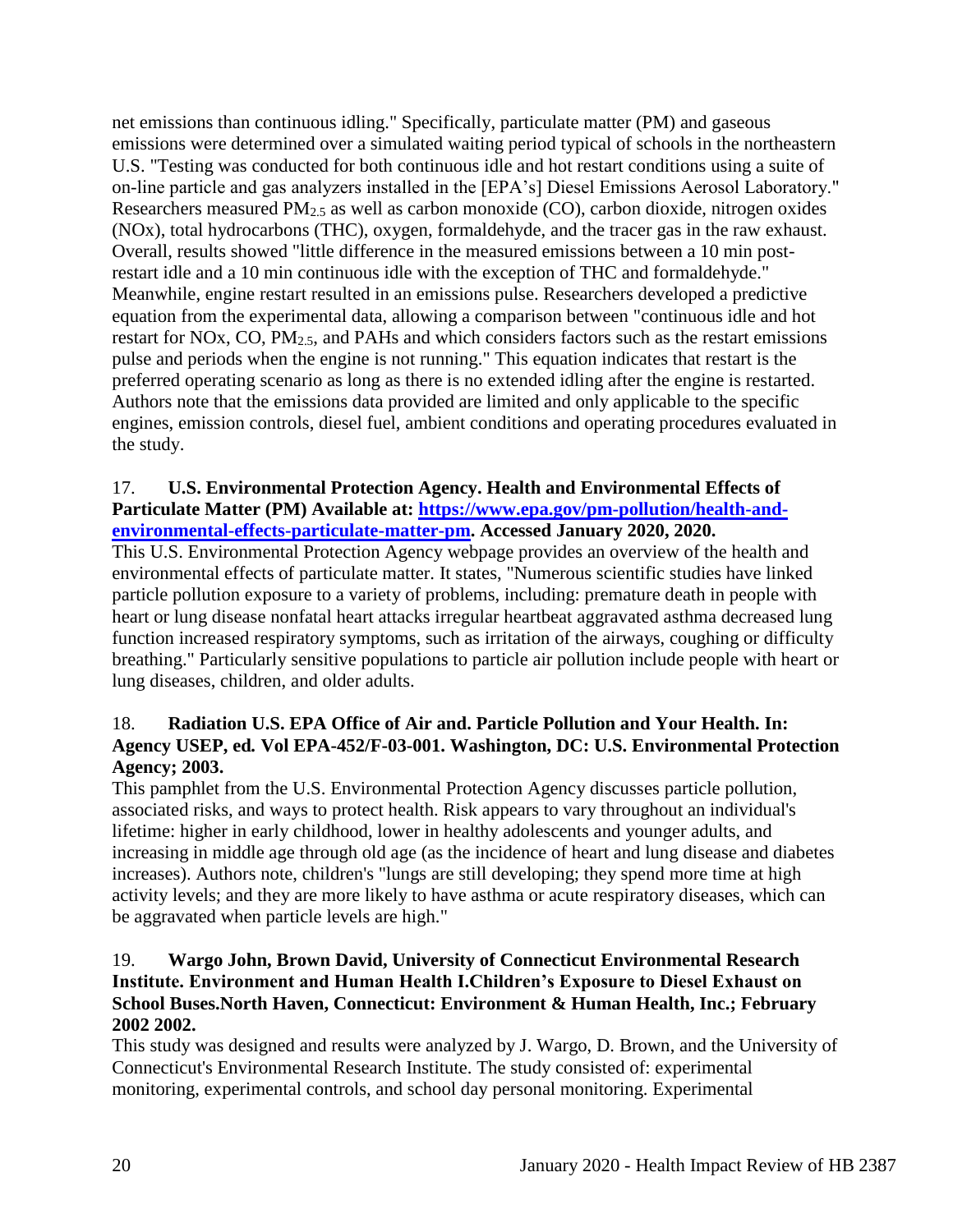monitoring measured black carbon and PM2.5 on buses while idling and en route to test the effects of a) windows being opened and b) the location of monitoring equipment on the bus. Experimental control tests were run to determine how experimental buses (i.e., diesel engine next to driver; diesel engine at rear of bus; and natural gas powered) contributed to carbon and particle levels. Finally, school day personal monitoring of children's (n=15) indoor and outdoor exposure to PM10 and PM2.5 averaged 7 hours. Each child was "accompanied by a research assistant and monitored [i.e., logging behavior, movement, and environmental conditions] from the time each left their home in the morning to the time they each returned home in the afternoon." Each study participant carried a particulate meter, personal sampling pump, and VOC canister throughout the day. Researchers noted that "children's exposure to diesel exhaust from school buses constitutes an additional exposure beyond background levels of particulates reported from current monitoring efforts." Authors found, "Fine particulate concentrations (PM2.5) measured on buses in this study were often 5-10 times higher than average levels measured at the 13 fixed-site PM2.5 monitoring stations in Connecticut." Results showed, "Levels of fine particles were often higher under certain circumstances: when buses were idling with windows opened, when buses ran through their routes with windows closed, when buses moved through intense traffic, and especially when buses were queued to load or unload students while idling." Researchers found queued idling buses had the highest levels of particles and black carbon measured. Moreover, "idling buses tend to accumulate diesel exhaust which may be retained during the ride, depending upon bus ventilation rates," and "particulate and carbon concentrations rise rapidly once idling begins." Such increased exposure is of concern due to associated health outcomes (e.g., exacerbated of respiratory symptoms, decreased lung function, delayed lung development, increased mortality among those with cardiopulmonary diseases) and correlated healthcare needs (i.e., hospital admissions and emergency department visits for respiratory illnesses). Children are more susceptible due to their developing lungs and higher rates of respiration. Based on results, authors made multiple suggestions of how to reduce children's exposure to diesel emissions including, prohibiting bus idling, especially while loading and unloading students. While, the Connecticut Department of Environmental Protection (DEP) did have a regulation (DEP 22a-174-18 [a][5]) to limit idling time to 3 minutes, authors noted "it is neither monitored nor enforced." This finding indicates that compliance monitoring and enforcement is an important component of successful implementation to reduce exposure. Finally, authors report that "bus drivers' exposure to motor vehicle and diesel exhaust is significantly higher than children's, due to longer periods of time spent on buses."

## 20. **Zheng Xue-yan , Ding Hong , Jiang Li-na , et al. Association between Air Pollutants and Asthma Emergency Room Visits and Hospital Admissions in Time Series Studies: A Systematic Review and Meta-Analysis.** *PLOS One.* **2015(18 September 2015).**

Zheng et al. conducted a systematic review of literature "to quantify the associations between short-term exposure to air pollutants [ozone  $(O_3)$ , carbon monoxide  $(CO)$ , nitrogen dioxide (NO<sub>2</sub>), sulfur dioxide (SO<sub>2</sub>), and particulate matter 10 $\mu$ m (PM<sub>10</sub>) and PM<sub>2.5</sub>] and the asthmarelated emergency room visits (ERV) and hospitalizations." They conducted their initial search without language limitation, and screened 246 studies of which 87 were included in the final analyses (86 in English and 1 in Spanish; 62 time-series and 25 case cross-over studies). Of those included, 50 studies focused on children, 21 on adults, 13 on elderly population, and 44 on general population. Pooled relative risks (RRs) and 95% confidence intervals (95%CIs) were estimated using the random effect models, and sensitivity analyses and subgroup analyses were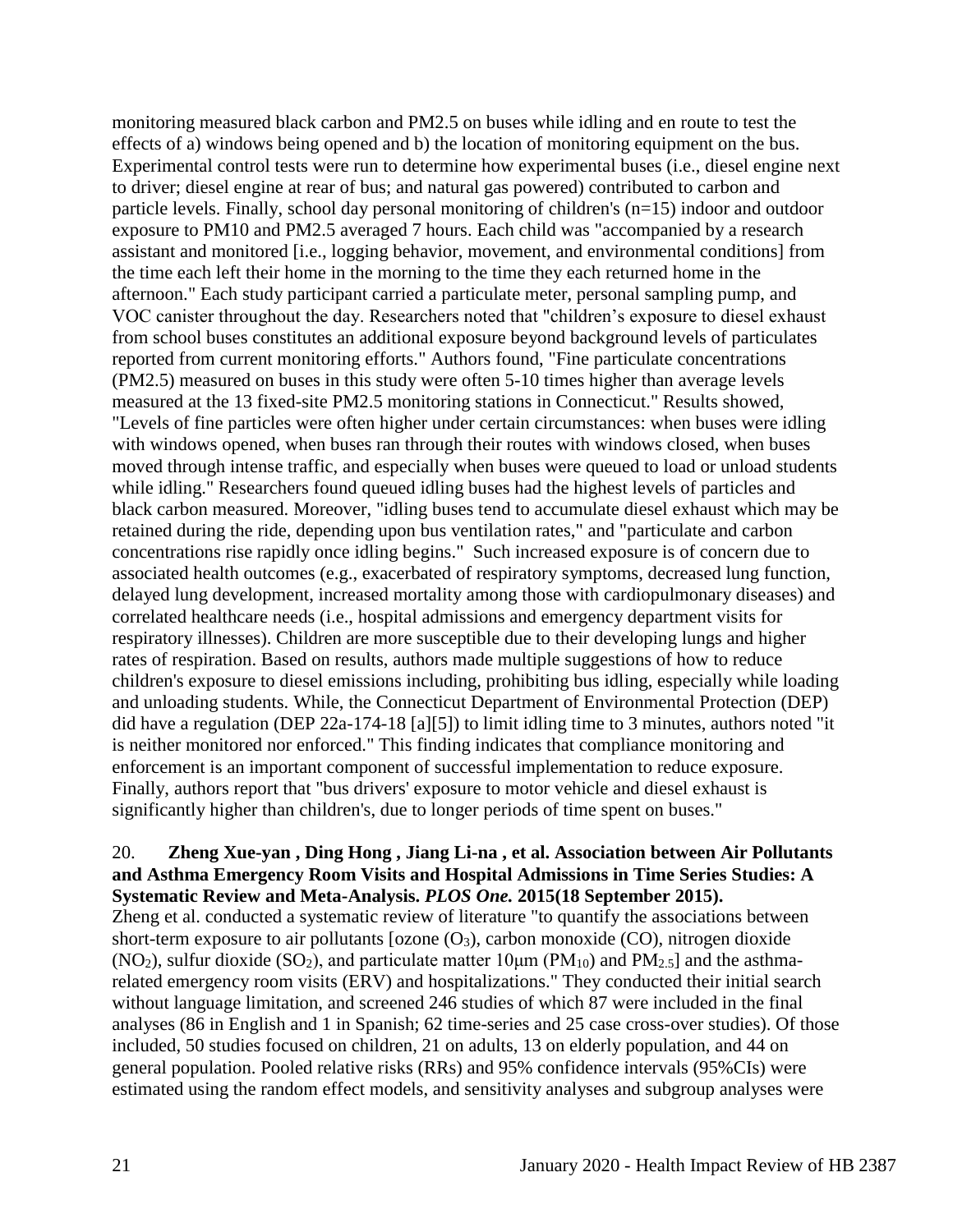also performed. Results showed that air pollutants were associated with "significantly increased risks of asthma ERVs and hospitalizations [O<sub>3</sub>: RR(95% CI), 1.009 (1.006, 1.011);  $I^2 = 87.8\%$ , population-attributable fraction (PAF) (95%CI): 0.8 (0.6, 1.1); CO: RR(95%CI), 1.045 (1.029, 1.061);  $I^2 = 85.7\%$ , PAF (95%CI): 4.3 (2.8, 5.7); NO<sub>2</sub>: RR(95%CI), 1.018 (1.014, 1.022); I2 = 87.6%, PAF (95%CI): 1.8 (1.4, 2.2); SO<sub>2</sub>: RR (95%CI), 1.011 (1.007, 1.015);  $I^2 = 77.1\%$ , PAF (95%CI): 1.1 (0.7, 1.5); PM<sub>10</sub>: RR(95%CI), 1.010 (1.008, 1.013);  $I^2 = 69.1\%$ , PAF (95%CI): 1.1  $(0.8, 1.3); PM<sub>2.5</sub>: RR(95%CI), 1.023 (1.015, 1.031); I<sup>2</sup> = 82.8%, PAF (95%CI): 2.3 (1.5, 3.1)].$ " Fifty one studies included  $PM_{10}$  and 37 included  $PM_{2.5}$ . Sensitivity analyses resulted in compatible findings as compared with the overall analyses without publication bias. Overall, "stronger associations were found in hospitalized males, children and elderly patients in warm seasons with lag of 2 days or greater." Authors concluded that "short-term exposures to air pollutants account for increased risks of asthma-related ERVs and hospitalizations that constitute a considerable healthcare utilization and socioeconomic burden."

## 21. **Washington State Office of Superintendent of Public Instruction. About OSPI | Key Facts About Washington Public Schools. 2016; Available at:**

**[http://www.k12.wa.us/AboutUs/KeyFacts.aspx.](http://www.k12.wa.us/AboutUs/KeyFacts.aspx) Accessed June, 2019.**

This Washington State Office of Public Instruction webpage provides key facts about public schools in Washington State. There are 295 public school districts in the state.

### 22. **Washington State Office of Superintendent of Public Instruction. Data and Reports | Enrollment. 2019; Available at: [http://www.k12.wa.us/dataadmin/enrollment.aspx.](http://www.k12.wa.us/dataadmin/enrollment.aspx) Accessed June, 2019.**

This webpage lists the annual October Enrollment Reports for public schools in Washington. Data include student enrollment on the first business day of October. Data are available at the state, district, or school level. Data include enrollment by grade and both Federal & State Ethnicity/Race Enrollment reports. On October 1, 2018 (2018-19 school year), 1,105,391 students were enrolled in Washington public schools: Kindergarten (80,320 full day; 1,662 half day), 1st grade (82,732); 2nd (83,751); 3rd (83,978); 4th (86,487); 5th (88,217); 6th (87,544); 7th (84,877); 8th (83,110); 9th (84,396); 10th (83,700); 11th (82,401); and 12th (92,216). The racial/ethnic composition of the K-12 student population is 1.63% American Indian/Alaskan Native (AI/AN)-Hispanic/Latino; 1.19% AI/AN-Not Hispanic; 0.23% Asian-Hispanic/Latino; 7.16% Asian-Not Hispanic; 0.61% Black/African American-Hispanic/Latino; 4.30% Black/African American-Not Hispanic; 0.10% Native Hawaiian/Other Pacific Islander (NHOPI)- Hispanic/Latino; 0.99% NHOPI-Not Hispanic; 0.01% Not Provided-Hispanic/Latino; 0.01% Not Provided-Not Hispanic; 3.17% Two or More Races-Hispanic/Latino; 9.50% Two or More Races-Not Hispanic; 17.70% White-Hispanic/Latino; and 53.52% White-Not Hispanic.

## 23. **Agency U.S. Environmental Protection. Characterization of the Fine Particle and Gaseous Emissions from School Bus Idling. New York 2007.**

The U.S. Environmental Protection Agency (EPA) Office of Research & Development and EPA Region 2 conducted a study with Katonah-Lewisboro School District in Cross River, New York to determine whether: a) there is a net benefit of anti-idling to emissions reduction or b) school buses should be allowed to idle while waiting for kids. Researchers aimed to quantify and compare the PM and gaseous exhaust pollutants (i.e., particulate polycyclic aromatic hydrocarbons, carbon monoxide, total hydrocarbons, nitrogen oxides, and formaldehyde) emitted